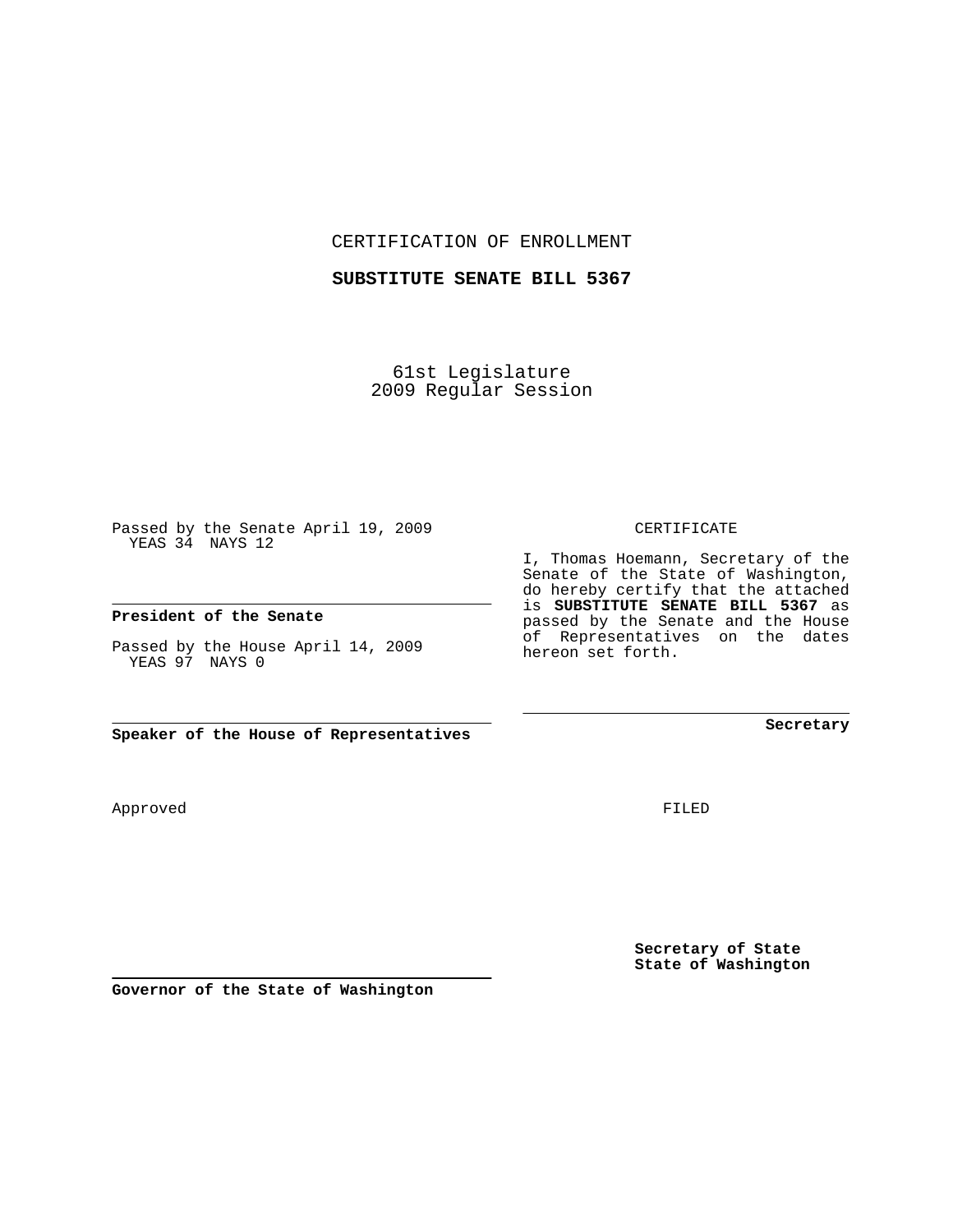# **SUBSTITUTE SENATE BILL 5367** \_\_\_\_\_\_\_\_\_\_\_\_\_\_\_\_\_\_\_\_\_\_\_\_\_\_\_\_\_\_\_\_\_\_\_\_\_\_\_\_\_\_\_\_\_

\_\_\_\_\_\_\_\_\_\_\_\_\_\_\_\_\_\_\_\_\_\_\_\_\_\_\_\_\_\_\_\_\_\_\_\_\_\_\_\_\_\_\_\_\_

AS AMENDED BY THE HOUSE

Passed Legislature - 2009 Regular Session

## **State of Washington 61st Legislature 2009 Regular Session**

**By** Senate Labor, Commerce & Consumer Protection (originally sponsored by Senator Kohl-Welles; by request of Liquor Control Board)

READ FIRST TIME 02/17/09.

 1 AN ACT Relating to a spirits, beer, and wine nightclub license; 2 amending RCW 66.04.010, 66.08.180, 66.08.220, 66.24.010, 66.24.440, 3 66.40.030, and 66.40.130; reenacting and amending RCW 66.20.310, 4 66.24.420, and 68.50.107; and adding a new section to chapter 66.24 5 RCW.

6 BE IT ENACTED BY THE LEGISLATURE OF THE STATE OF WASHINGTON:

 7 NEW SECTION. **Sec. 1.** A new section is added to chapter 66.24 RCW 8 to read as follows:

 9 (1) There shall be a spirits, beer, and wine nightclub license to 10 sell spirituous liquor by the drink, beer, and wine at retail, for 11 consumption on the licensed premises.

12 (2) The license may be issued only to a person whose business 13 includes the sale and service of alcohol to the person's customers, has 14 food sales and service incidental to the sale and service of alcohol, 15 and has primary business hours between 9:00 p.m. and 2:00 a.m.

16 (3) Minors may be allowed on the licensed premises but only in 17 areas where alcohol is not served or consumed.

18 (4) The annual fee for this license is two thousand dollars. The 19 fee for the license shall be reviewed from time to time and set at such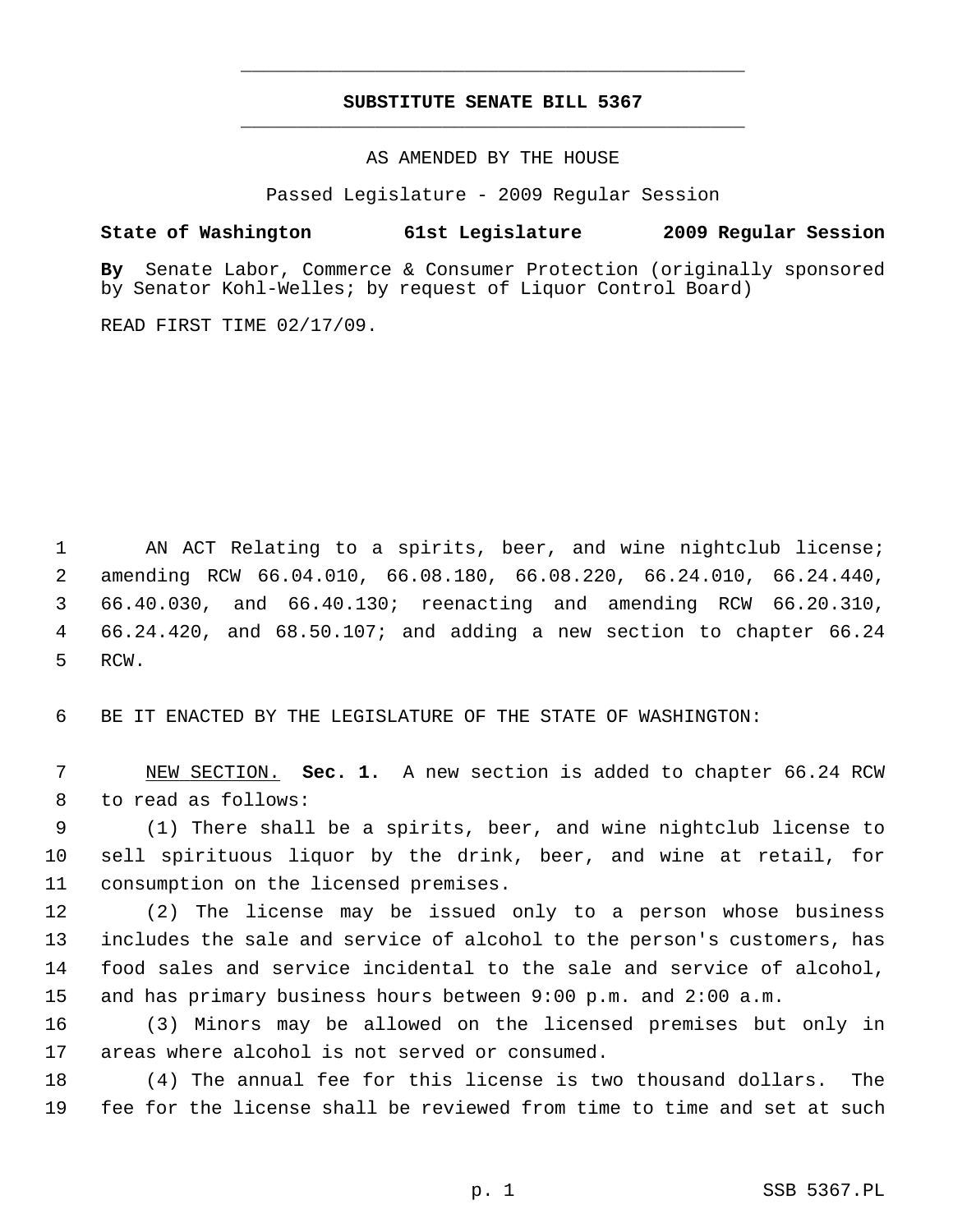1 a level sufficient to defray the cost of licensing and enforcing this 2 licensing program. The fee shall be fixed by rule adopted by the board 3 in accordance with the provisions of the administrative procedure act, 4 chapter 34.05 RCW.

 5 (5) Local governments may petition the board to request that 6 further restrictions be imposed on a spirits, beer, and wine nightclub 7 license in the interest of public safety. Examples of further 8 restrictions a local government may request are: No minors allowed on 9 the entire premises, submitting a security plan, or signing a good 10 neighbor agreement with the local government.

11 (6) The total number of spirts, beer, and wine nightclub licenses 12 are subject to the requirements of RCW 66.24.420(4). However, the 13 board shall refuse a spirits, beer, and wine nightclub license to any 14 applicant if the board determines that the spirits, beer, and wine 15 nightclub licenses already granted for the particular locality are 16 adequate for the reasonable needs of the community.

17 (7) The board may adopt rules to implement this section.

18 **Sec. 2.** RCW 66.04.010 and 2008 c 94 s 4 are each amended to read 19 as follows:

20 In this title, unless the context otherwise requires:

21 (1) "Alcohol" is that substance known as ethyl alcohol, hydrated 22 oxide of ethyl, or spirit of wine, which is commonly produced by the 23 fermentation or distillation of grain, starch, molasses, or sugar, or 24 other substances including all dilutions and mixtures of this 25 substance. The term "alcohol" does not include alcohol in the 26 possession of a manufacturer or distiller of alcohol fuel, as described 27 in RCW 66.12.130, which is intended to be denatured and used as a fuel 28 for use in motor vehicles, farm implements, and machines or implements 29 of husbandry.

30 (2) "Authorized representative" means a person who:

31 (a) Is required to have a federal basic permit issued pursuant to 32 the federal alcohol administration act, 27 U.S.C. Sec. 204;

33 (b) Has its business located in the United States outside of the 34 state of Washington;

35 (c) Acquires ownership of beer or wine for transportation into and 36 resale in the state of Washington; and which beer or wine is produced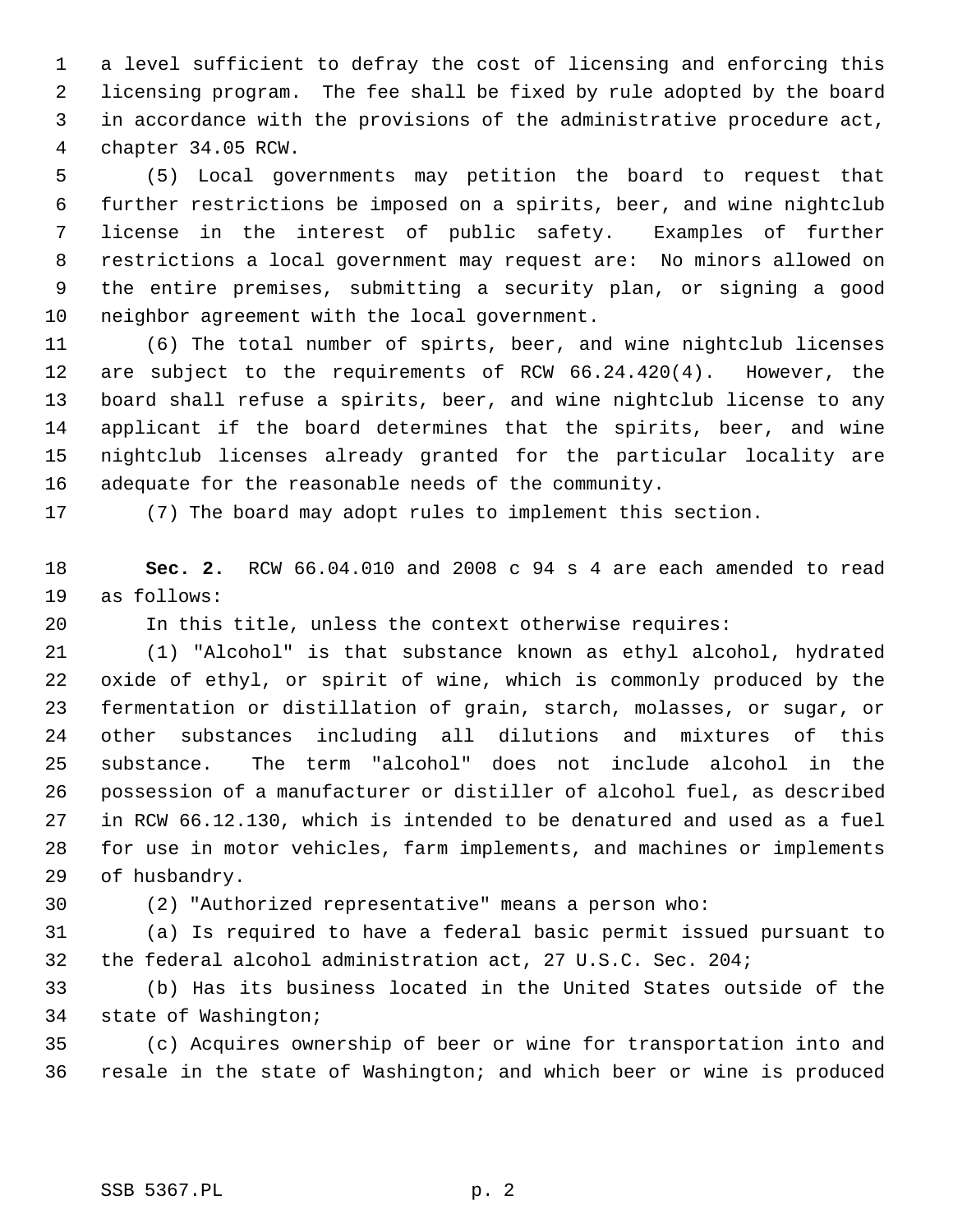1 anywhere outside Washington by a brewery or winery which does not hold 2 a certificate of approval issued by the board; and

 3 (d) Is appointed by the brewery or winery referenced in (c) of this 4 subsection as its exclusive authorized representative for marketing and 5 selling its products within the United States in accordance with a 6 written agreement between the authorized representative and such 7 brewery or winery pursuant to this title. The board may waive the 8 requirement for the written agreement of exclusivity in situations 9 consistent with the normal marketing practices of certain products, 10 such as classified growths.

11 (3) "Beer" means any malt beverage, flavored malt beverage, or malt 12 liquor as these terms are defined in this chapter.

13 (4) "Beer distributor" means a person who buys beer from a domestic 14 brewery, microbrewery, beer certificate of approval holder, or beer 15 importers, or who acquires foreign produced beer from a source outside 16 of the United States, for the purpose of selling the same pursuant to 17 this title, or who represents such brewer or brewery as agent.

18 (5) "Beer importer" means a person or business within Washington 19 who purchases beer from a beer certificate of approval holder or who 20 acquires foreign produced beer from a source outside of the United 21 States for the purpose of selling the same pursuant to this title.

22 (6) "Brewer" or "brewery" means any person engaged in the business 23 of manufacturing beer and malt liquor. Brewer includes a brand owner 24 of malt beverages who holds a brewer's notice with the federal bureau 25 of alcohol, tobacco, and firearms at a location outside the state and 26 whose malt beverage is contract-produced by a licensed in-state 27 brewery, and who may exercise within the state, under a domestic 28 brewery license, only the privileges of storing, selling to licensed 29 beer distributors, and exporting beer from the state.

30 (7) "Board" means the liquor control board, constituted under this 31 title.

32 (8) "Club" means an organization of persons, incorporated or 33 unincorporated, operated solely for fraternal, benevolent, educational, 34 athletic or social purposes, and not for pecuniary gain.

35 (9) "Confection" means a preparation of sugar, honey, or other 36 natural or artificial sweeteners in combination with chocolate, fruits, 37 nuts, dairy products, or flavorings, in the form of bars, drops, or 38 pieces.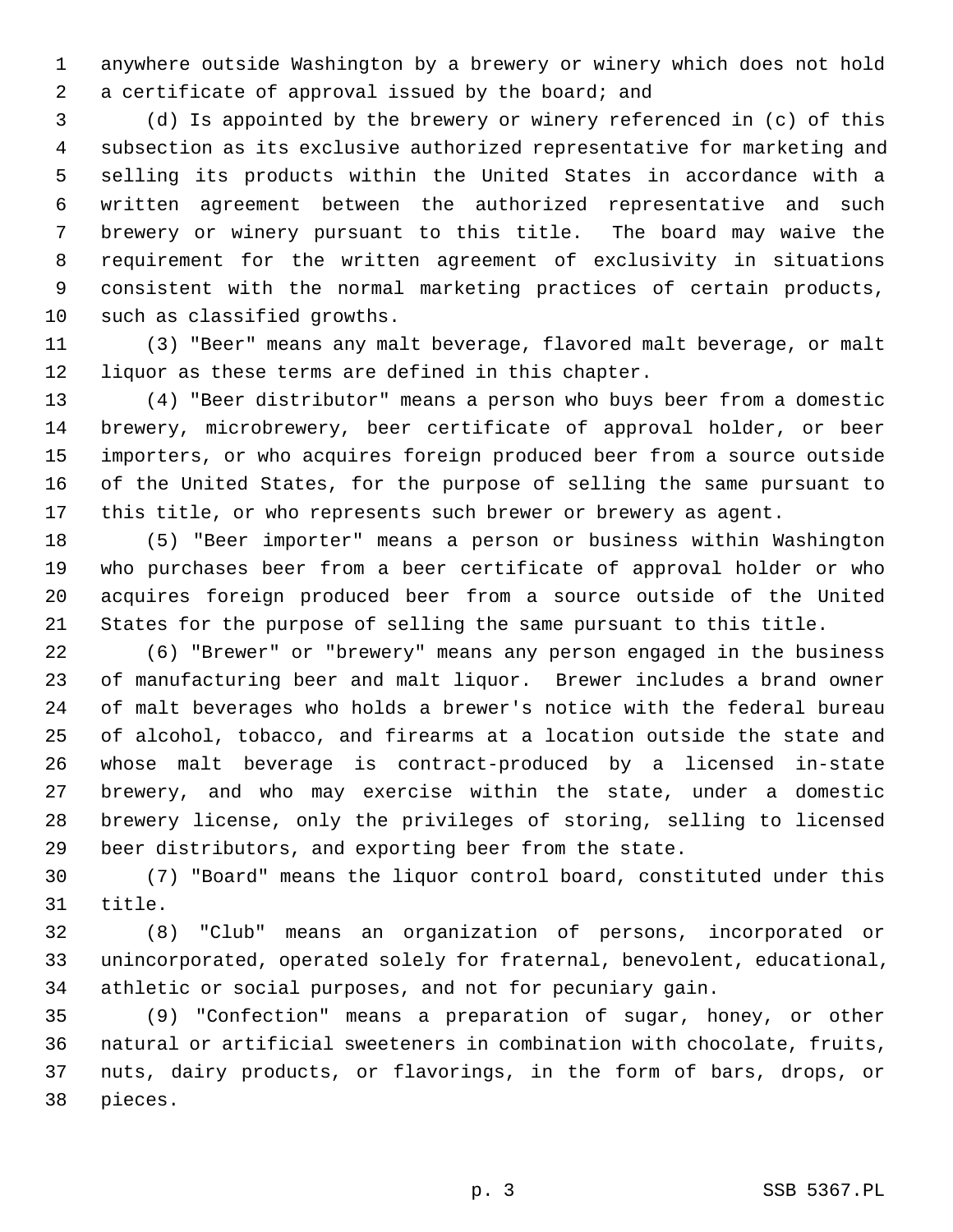1 (10) "Consume" includes the putting of liquor to any use, whether 2 by drinking or otherwise.

 3 (11) "Contract liquor store" means a business that sells liquor on 4 behalf of the board through a contract with a contract liquor store 5 manager.

 6 (12) "Craft distillery" means a distillery that pays the reduced 7 licensing fee under RCW 66.24.140.

 8 (13) "Dentist" means a practitioner of dentistry duly and regularly 9 licensed and engaged in the practice of his profession within the state 10 pursuant to chapter 18.32 RCW.

11 (14) "Distiller" means a person engaged in the business of 12 distilling spirits.

13 (15) "Domestic brewery" means a place where beer and malt liquor 14 are manufactured or produced by a brewer within the state.

15 (16) "Domestic winery" means a place where wines are manufactured 16 or produced within the state of Washington.

17 (17) "Druggist" means any person who holds a valid certificate and 18 is a registered pharmacist and is duly and regularly engaged in 19 carrying on the business of pharmaceutical chemistry pursuant to 20 chapter 18.64 RCW.

21 (18) "Drug store" means a place whose principal business is, the 22 sale of drugs, medicines and pharmaceutical preparations and maintains 23 a regular prescription department and employs a registered pharmacist 24 during all hours the drug store is open.

25 (19) "Employee" means any person employed by the board.

26 (20) "Flavored malt beverage" means:

27 (a) A malt beverage containing six percent or less alcohol by 28 volume to which flavoring or other added nonbeverage ingredients are 29 added that contain distilled spirits of not more than forty-nine 30 percent of the beverage's overall alcohol content; or

31 (b) A malt beverage containing more than six percent alcohol by 32 volume to which flavoring or other added nonbeverage ingredients are 33 added that contain distilled spirits of not more than one and one-half 34 percent of the beverage's overall alcohol content.

35 (21) "Fund" means 'liquor revolving fund.'

36 (22) "Hotel" means buildings, structures, and grounds, having 37 facilities for preparing, cooking, and serving food, that are kept, 38 used, maintained, advertised, or held out to the public to be a place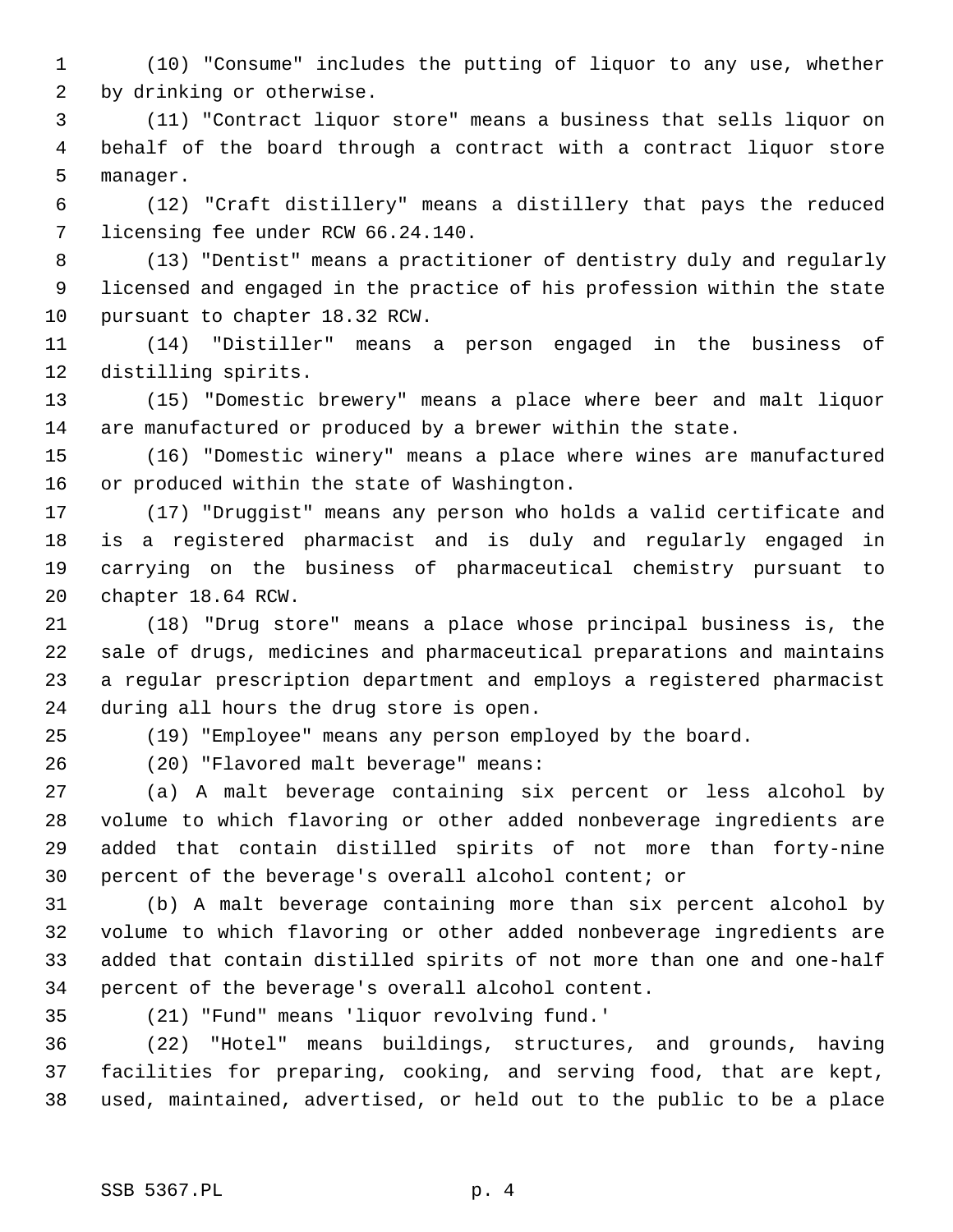1 where food is served and sleeping accommodations are offered for pay to 2 transient guests, in which twenty or more rooms are used for the 3 sleeping accommodation of such transient guests. The buildings, 4 structures, and grounds must be located on adjacent property either 5 owned or leased by the same person or persons.

 6 (23) "Importer" means a person who buys distilled spirits from a 7 distillery outside the state of Washington and imports such spirituous 8 liquor into the state for sale to the board or for export.

9 (24) "Imprisonment" means confinement in the county jail.

10 (25) "Liquor" includes the four varieties of liquor herein defined 11 (alcohol, spirits, wine and beer), and all fermented, spirituous, 12 vinous, or malt liquor, or combinations thereof, and mixed liquor, a 13 part of which is fermented, spirituous, vinous or malt liquor, or 14 otherwise intoxicating; and every liquid or solid or semisolid or other 15 substance, patented or not, containing alcohol, spirits, wine or beer, 16 and all drinks or drinkable liquids and all preparations or mixtures 17 capable of human consumption, and any liquid, semisolid, solid, or 18 other substance, which contains more than one percent of alcohol by 19 weight shall be conclusively deemed to be intoxicating. Liquor does 20 not include confections or food products that contain one percent or 21 less of alcohol by weight.

22 (26) "Manufacturer" means a person engaged in the preparation of 23 liquor for sale, in any form whatsoever.

24 (27) "Malt beverage" or "malt liquor" means any beverage such as 25 beer, ale, lager beer, stout, and porter obtained by the alcoholic 26 fermentation of an infusion or decoction of pure hops, or pure extract 27 of hops and pure barley malt or other wholesome grain or cereal in pure 28 water containing not more than eight percent of alcohol by weight, and 29 not less than one-half of one percent of alcohol by volume. For the 30 purposes of this title, any such beverage containing more than eight 31 percent of alcohol by weight shall be referred to as "strong beer."

32 (28) "Nightclub" means an establishment that provides entertainment and has as its primary source of revenue (a) the sale of alcohol for consumption on the premises, (b) cover charges, or (c) both, and has an occupancy load of one hundred or more.

36 (29) "Package" means any container or receptacle used for holding 37 liquor.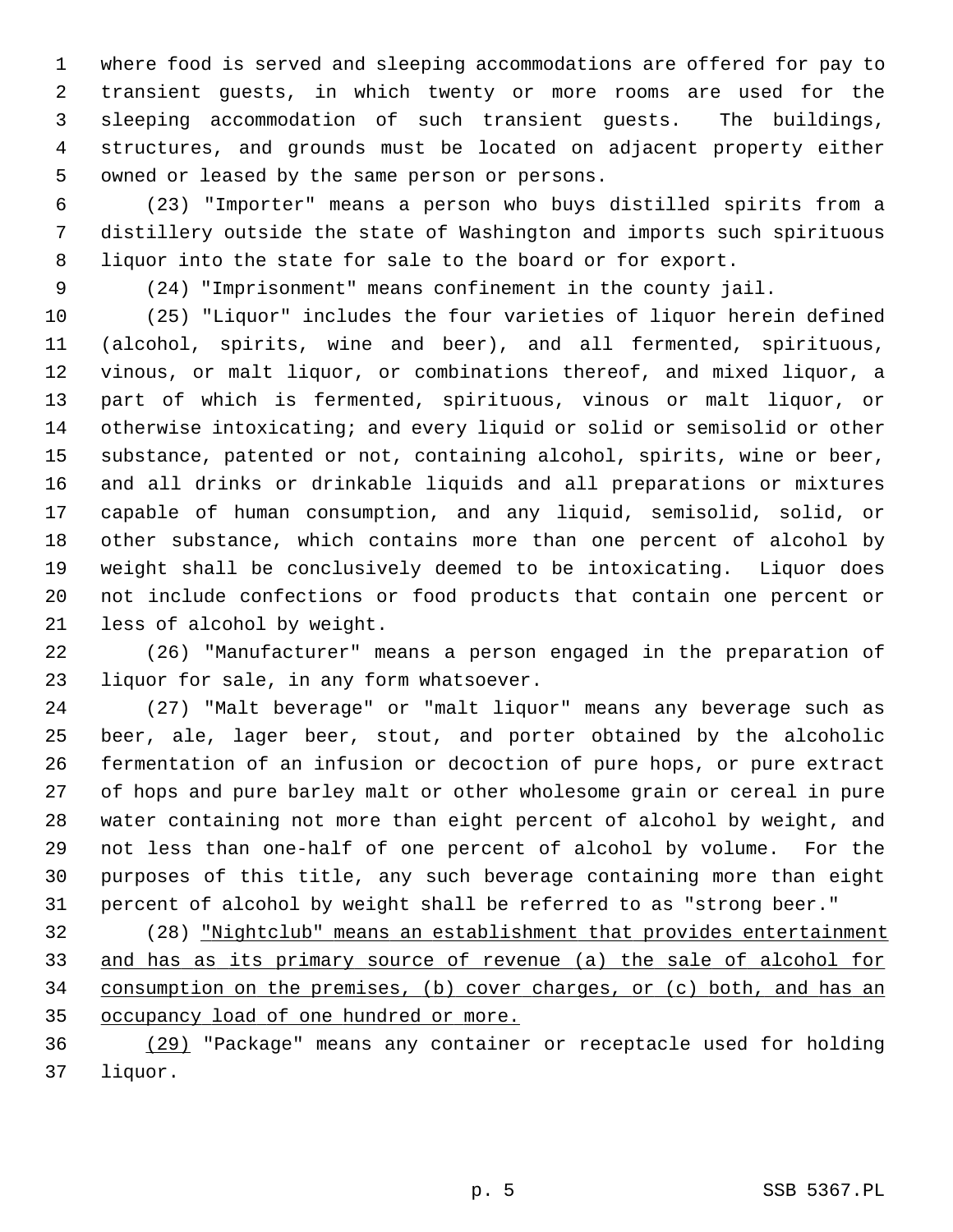1 (( $\left(\frac{29}{1}\right)$ ) (30) "Passenger vessel" means any boat, ship, vessel, 2 barge, or other floating craft of any kind carrying passengers for 3 compensation.

 4 (((30))) (31) "Permit" means a permit for the purchase of liquor 5 under this title.

6  $((+31))$   $(32)$  "Person" means an individual, copartnership, 7 association, or corporation.

8  $((+32))$  (33) "Physician" means a medical practitioner duly and 9 regularly licensed and engaged in the practice of his profession within 10 the state pursuant to chapter 18.71 RCW.

11 ((+33))) (34) "Prescription" means a memorandum signed by a 12 physician and given by him to a patient for the obtaining of liquor 13 pursuant to this title for medicinal purposes.

14  $((+34))$   $(35)$  "Public place" includes streets and alleys of 15 incorporated cities and towns; state or county or township highways or 16 roads; buildings and grounds used for school purposes; public dance 17 halls and grounds adjacent thereto; those parts of establishments where 18 beer may be sold under this title, soft drink establishments, public 19 buildings, public meeting halls, lobbies, halls and dining rooms of 20 hotels, restaurants, theatres, stores, garages and filling stations 21 which are open to and are generally used by the public and to which the 22 public is permitted to have unrestricted access; railroad trains, 23 stages, and other public conveyances of all kinds and character, and 24 the depots and waiting rooms used in conjunction therewith which are 25 open to unrestricted use and access by the public; publicly owned 26 bathing beaches, parks, and/or playgrounds; and all other places of 27 like or similar nature to which the general public has unrestricted 28 right of access, and which are generally used by the public.

29 ( $(\overline{35})$ ) (36) "Regulations" means regulations made by the board 30 under the powers conferred by this title.

31  $((+36))$   $(37)$  "Restaurant" means any establishment provided with 32 special space and accommodations where, in consideration of payment, 33 food, without lodgings, is habitually furnished to the public, not 34 including drug stores and soda fountains.

 $(35$   $((+37))$   $(38)$  "Sale" and "sell" include exchange, barter, and 36 traffic; and also include the selling or supplying or distributing, by 37 any means whatsoever, of liquor, or of any liquid known or described as 38 beer or by any name whatever commonly used to describe malt or brewed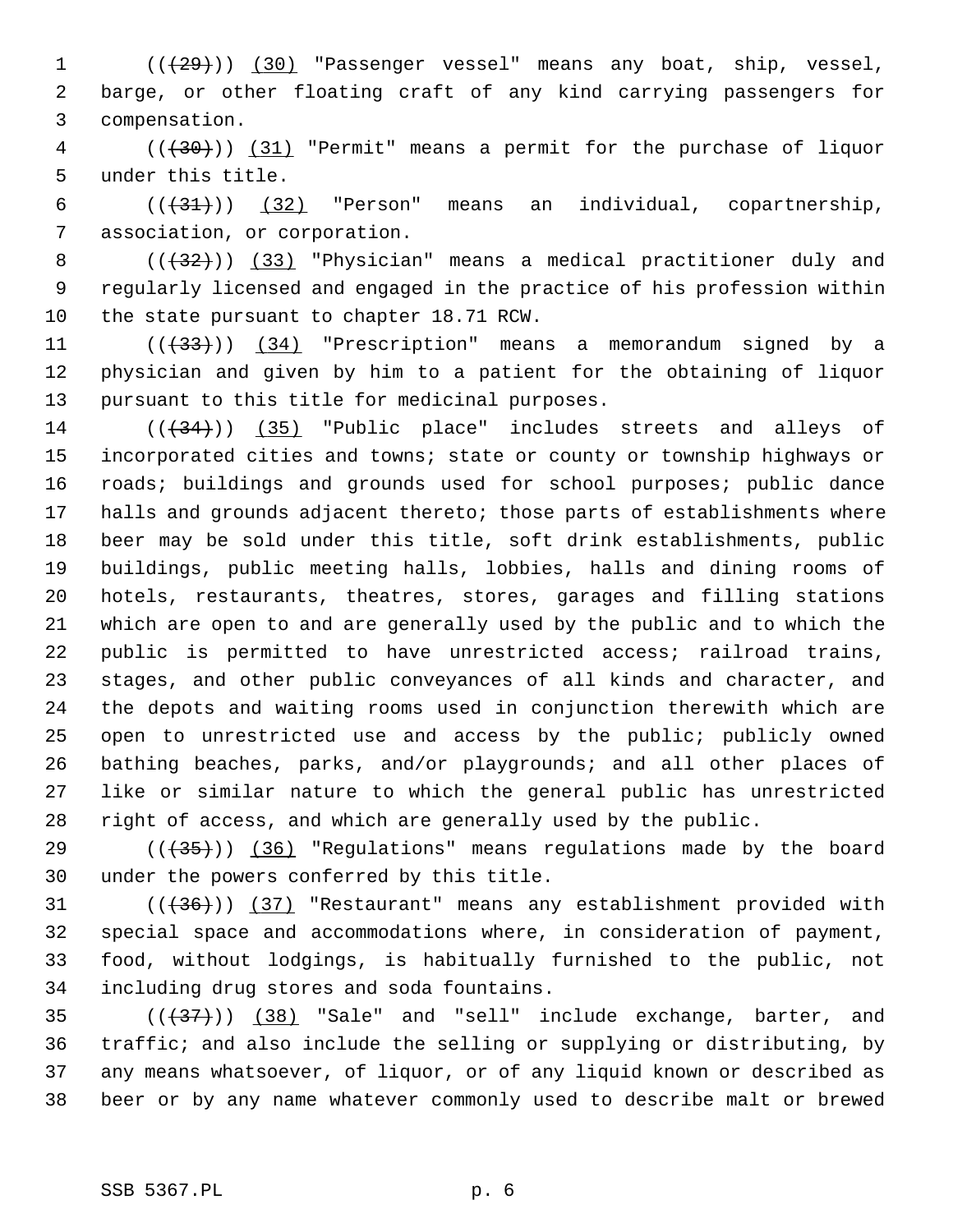1 liquor or of wine, by any person to any person; and also include a sale 2 or selling within the state to a foreign consignee or his agent in the 3 state. "Sale" and "sell" shall not include the giving, at no charge, 4 of a reasonable amount of liquor by a person not licensed by the board 5 to a person not licensed by the board, for personal use only. "Sale" 6 and "sell" also does not include a raffle authorized under RCW 7 9.46.0315: PROVIDED, That the nonprofit organization conducting the 8 raffle has obtained the appropriate permit from the board.

9  $((+38))$  (39) "Soda fountain" means a place especially equipped 10 with apparatus for the purpose of dispensing soft drinks, whether mixed 11 or otherwise.

 $12$  ( $(\overline{+39})$ ) (40) "Spirits" means any beverage which contains alcohol 13 obtained by distillation, except flavored malt beverages, but including 14 wines exceeding twenty-four percent of alcohol by volume.

15 (( $(40)$ )) (41) "Store" means a state liquor store established under 16 this title.

17 (((41))) (42) "Tavern" means any establishment with special space 18 and accommodation for sale by the glass and for consumption on the 19 premises, of beer, as herein defined.

20  $((+42))$   $(43)$  "Winery" means a business conducted by any person for 21 the manufacture of wine for sale, other than a domestic winery.

22  $((43))$   $(44)(a)$  "Wine" means any alcoholic beverage obtained by 23 fermentation of fruits (grapes, berries, apples, et cetera) or other 24 agricultural product containing sugar, to which any saccharine 25 substances may have been added before, during or after fermentation, 26 and containing not more than twenty-four percent of alcohol by volume, 27 including sweet wines fortified with wine spirits, such as port, 28 sherry, muscatel and angelica, not exceeding twenty-four percent of 29 alcohol by volume and not less than one-half of one percent of alcohol 30 by volume. For purposes of this title, any beverage containing no more 31 than fourteen percent of alcohol by volume when bottled or packaged by 32 the manufacturer shall be referred to as "table wine," and any beverage 33 containing alcohol in an amount more than fourteen percent by volume 34 when bottled or packaged by the manufacturer shall be referred to as 35 "fortified wine." However, "fortified wine" shall not include: (i) 36 Wines that are both sealed or capped by cork closure and aged two years 37 or more; and (ii) wines that contain more than fourteen percent alcohol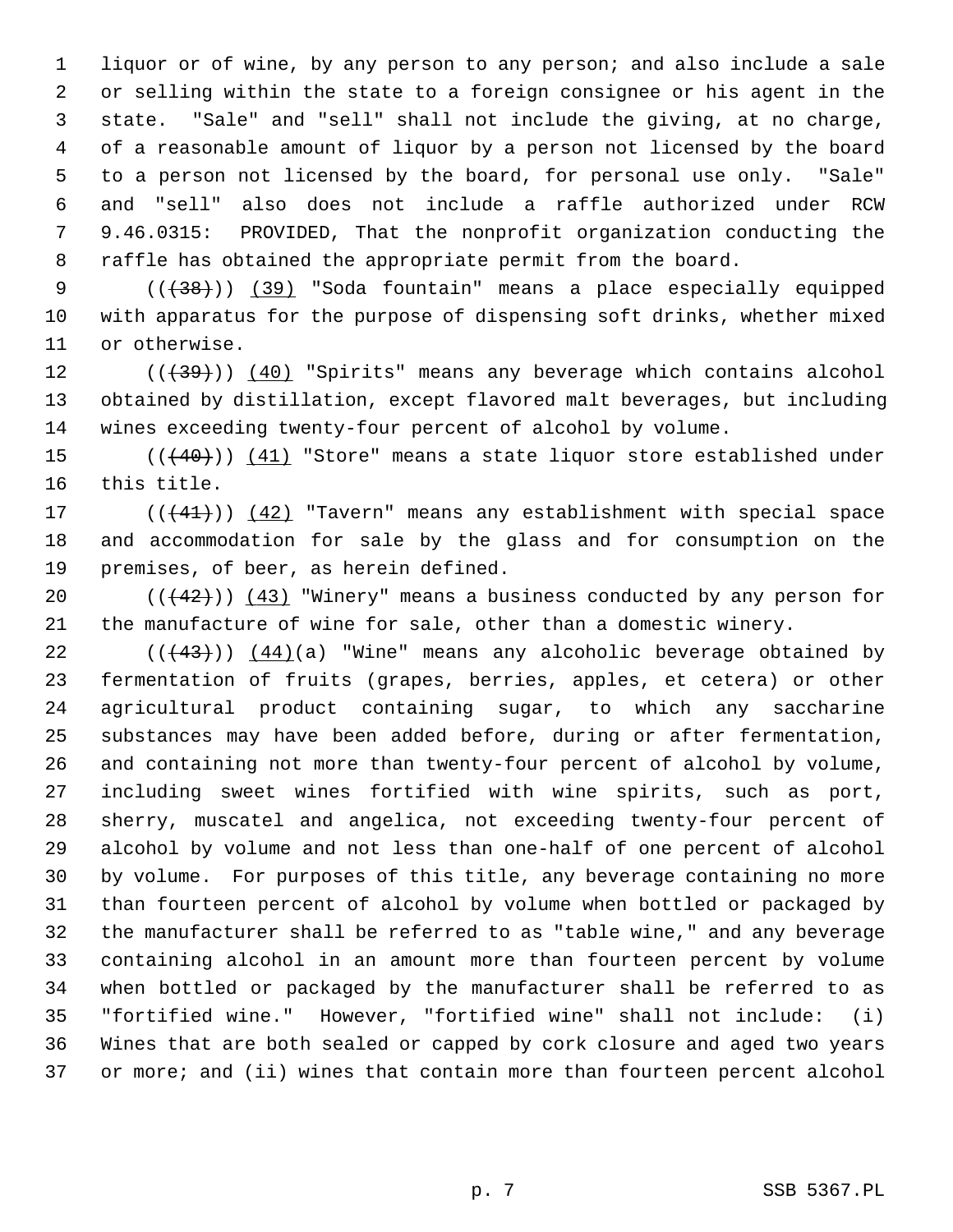1 by volume solely as a result of the natural fermentation process and 2 that have not been produced with the addition of wine spirits, brandy, 3 or alcohol.

 4 (b) This subsection shall not be interpreted to require that any 5 wine be labeled with the designation "table wine" or "fortified wine."

6  $((+44))$   $(45)$  "Wine distributor" means a person who buys wine from 7 a domestic winery, wine certificate of approval holder, or wine 8 importer, or who acquires foreign produced wine from a source outside 9 of the United States, for the purpose of selling the same not in 10 violation of this title, or who represents such vintner or winery as 11 agent.

12  $((45))$   $(46)$  "Wine importer" means a person or business within 13 Washington who purchases wine from a wine certificate of approval 14 holder or who acquires foreign produced wine from a source outside of 15 the United States for the purpose of selling the same pursuant to this 16 title.

17 **Sec. 3.** RCW 66.08.180 and 2007 c 370 s 14 are each amended to read 18 as follows:

19 Except as provided in RCW 66.24.290(1), moneys in the liquor 20 revolving fund shall be distributed by the board at least once every 21 three months in accordance with RCW 66.08.190, 66.08.200 and 66.08.210: 22 PROVIDED, That the board shall reserve from distribution such amount 23 not exceeding five hundred thousand dollars as may be necessary for the 24 proper administration of this title.

25 (1) All license fees, penalties, and forfeitures derived under 26 chapter 13, Laws of 1935 from spirits, beer, and wine restaurant; 27 spirits, beer, and wine private club; hotel; spirits, beer, and wine 28 nightclub; and sports entertainment facility licenses ((or spirits, 29 beer, and wine restaurant; spirits, beer, and wine private club; and 30 sports entertainment facility licensees)) shall every three months be 31 disbursed by the board as follows:

32 (a) Three hundred thousand dollars per biennium, to the death 33 investigations account for the state toxicology program pursuant to RCW 34 68.50.107; and

35 (b) Of the remaining funds:

36 (i) 6.06 percent to the University of Washington and 4.04 percent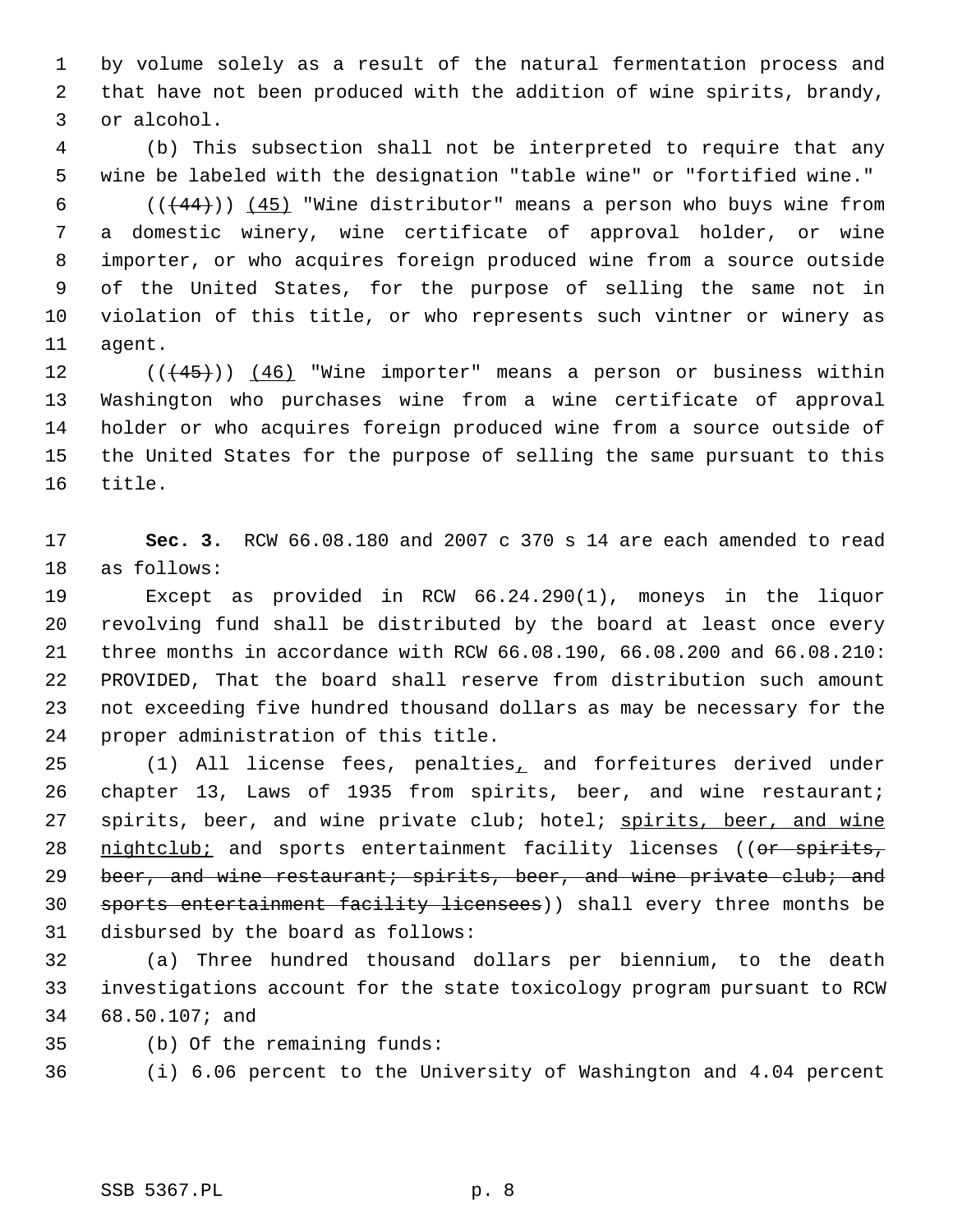1 to Washington State University for alcoholism and drug abuse research 2 and for the dissemination of such research; and

 3 (ii) 89.9 percent to the general fund to be used by the department 4 of social and health services solely to carry out the purposes of RCW 5 70.96A.050;

 6 (2) The first fifty-five dollars per license fee provided in RCW 7 66.24.320 and 66.24.330 up to a maximum of one hundred fifty thousand 8 dollars annually shall be disbursed every three months by the board to 9 the general fund to be used for juvenile alcohol and drug prevention 10 programs for kindergarten through third grade to be administered by the 11 superintendent of public instruction;

12 (3) Twenty percent of the remaining total amount derived from 13 license fees pursuant to RCW 66.24.320, 66.24.330, 66.24.350, and 14 66.24.360, shall be transferred to the general fund to be used by the 15 department of social and health services solely to carry out the 16 purposes of RCW 70.96A.050; and

17 (4) One-fourth cent per liter of the tax imposed by RCW 66.24.210 18 shall every three months be disbursed by the board to Washington State 19 University solely for wine and wine grape research, extension programs 20 related to wine and wine grape research, and resident instruction in 21 both wine grape production and the processing aspects of the wine 22 industry in accordance with RCW 28B.30.068. The director of financial 23 management shall prescribe suitable accounting procedures to ensure 24 that the funds transferred to the general fund to be used by the 25 department of social and health services and appropriated are 26 separately accounted for.

27 **Sec. 4.** RCW 66.08.220 and 2007 c 370 s 15 are each amended to read 28 as follows:

29 The board shall set aside in a separate account in the liquor 30 revolving fund an amount equal to ten percent of its gross sales of 31 liquor to spirits, beer, and wine restaurant; spirits, beer, and wine 32 private club; spirits, beer, and wine nightclub; hotel; and sports 33 entertainment facility licensees collected from these licensees 34 pursuant to the provisions of RCW 82.08.150, less the fifteen percent 35 discount provided for in RCW 66.24.440; and the moneys in said separate 36 account shall be distributed in accordance with the provisions of RCW 37 66.08.190, 66.08.200 and 66.08.210. No election unit in which the sale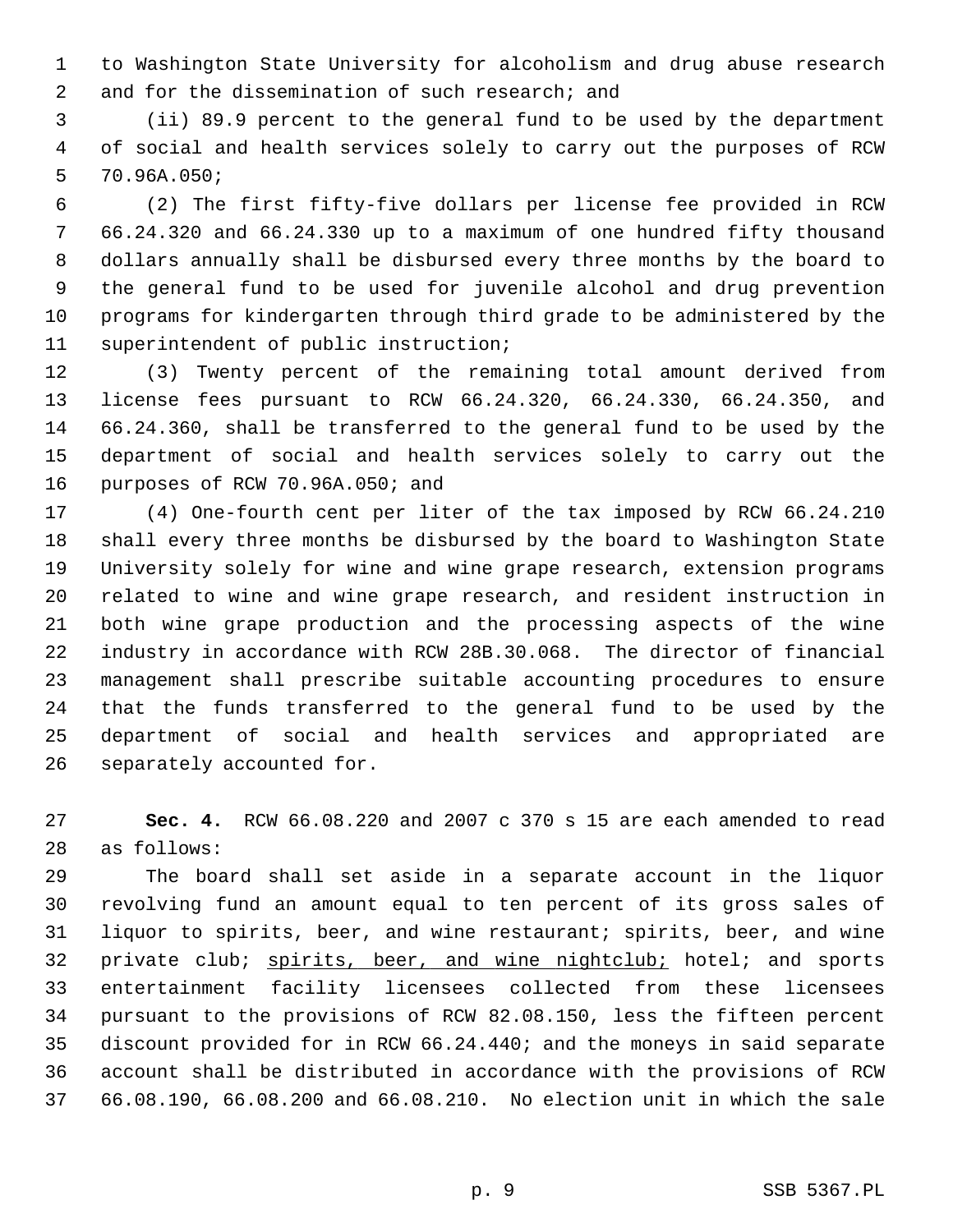1 of liquor under spirits, beer, and wine restaurant; spirits, beer, and 2 wine private club; spirits, beer, and wine nightclub; and sports 3 entertainment facility licenses is unlawful shall be entitled to share 4 in the distribution of moneys from such separate account.

 5 **Sec. 5.** RCW 66.20.310 and 2008 c 94 s 11 and 2008 c 41 s 3 are 6 each reenacted and amended to read as follows:

 7 (1)(a) There shall be an alcohol server permit, known as a class 12 8 permit, for a manager or bartender selling or mixing alcohol, spirits, 9 wines, or beer for consumption at an on-premises licensed facility.

10 (b) There shall be an alcohol server permit, known as a class 13 11 permit, for a person who only serves alcohol, spirits, wines, or beer 12 for consumption at an on-premises licensed facility.

13 (c) As provided by rule by the board, a class 13 permit holder may 14 be allowed to act as a bartender without holding a class 12 permit.

15 (2)(a) Effective January 1, 1997, except as provided in (d) of this 16 subsection, every alcohol server employed, under contract or otherwise, 17 at a retail licensed premise shall ( $(have)$ ) be issued ( $(to - them)$ ) a 18 class 12 or class 13 permit.

19 (b) Every class 12 and class 13 permit issued shall be issued in 20 the name of the applicant and no other person may use the permit of 21 another permit holder. The holder shall present the permit upon 22 request to inspection by a representative of the board or a peace 23 officer. The class 12 or class 13 permit shall be valid for employment 24 at any retail licensed premises described in (a) of this subsection.

25 (c) Except as provided in (d) of this subsection, no licensee 26 holding a license as authorized by RCW 66.24.320, 66.24.330, 66.24.350, 27 66.24.400, 66.24.425, 66.24.450, ((and)) 66.24.570, and section 1 of 28 this act may employ or accept the services of any person without the 29 person first having a valid class 12 or class 13 permit.

30 (d) Within sixty days of initial employment, every person whose 31 duties include the compounding, sale, service, or handling of liquor 32 shall have a class 12 or class 13 permit.

33 (e) No person may perform duties that include the sale or service 34 of alcoholic beverages on a retail licensed premises without possessing 35 a valid alcohol server permit.

36 (3) A permit issued by a training entity under this section is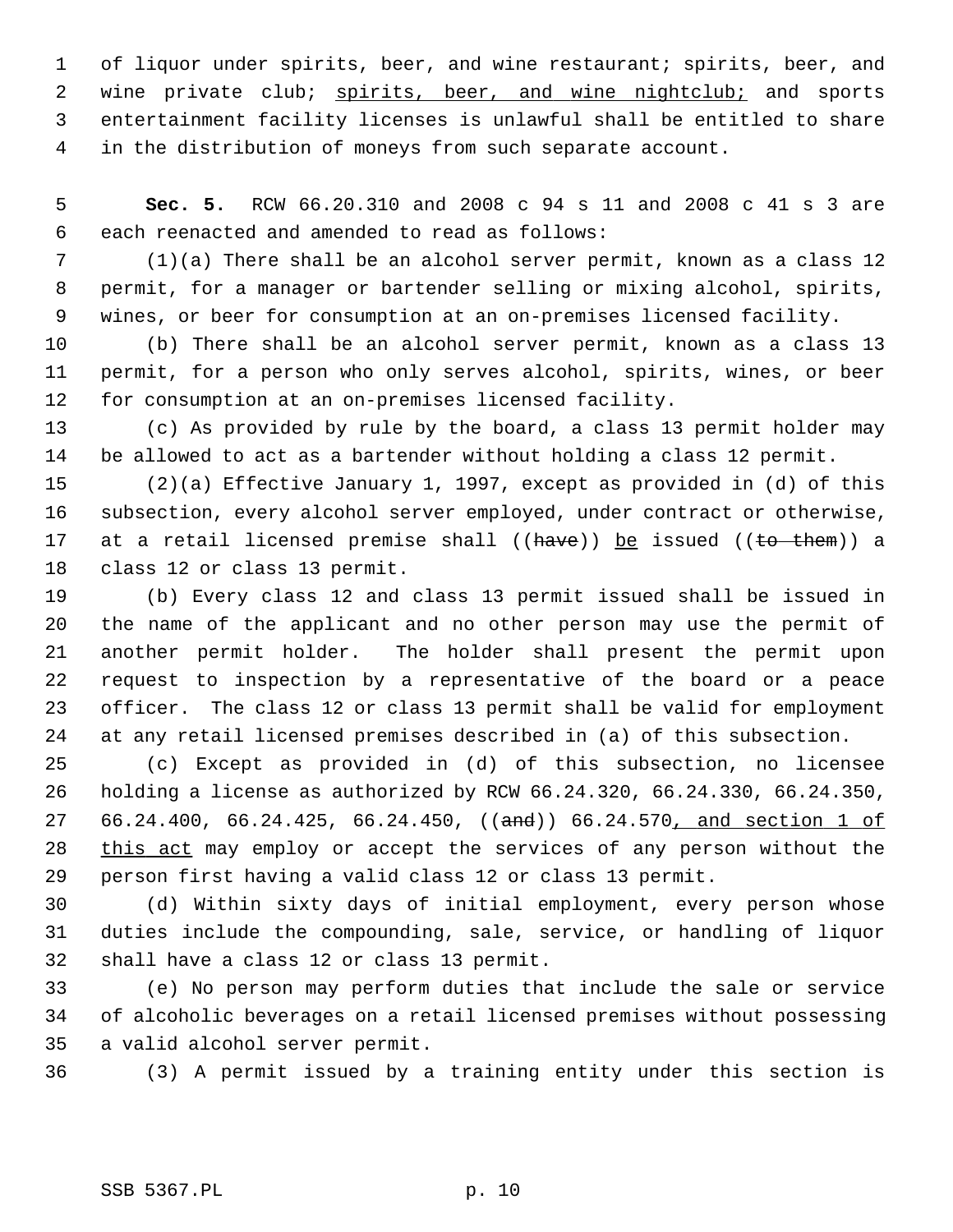1 valid for employment at any retail licensed premises described in 2 subsection (2)(a) of this section for a period of five years unless 3 suspended by the board.

 4 (4) The board may suspend or revoke an existing permit if any of 5 the following occur:

 6 (a) The applicant or permittee has been convicted of violating any 7 of the state or local intoxicating liquor laws of this state or has 8 been convicted at any time of a felony; or

 9 (b) The permittee has performed or permitted any act that 10 constitutes a violation of this title or of any rule of the board.

11 (5) The suspension or revocation of a permit under this section 12 does not relieve a licensee from responsibility for any act of the 13 employee or agent while employed upon the retail licensed premises. 14 The board may, as appropriate, revoke or suspend either the permit of 15 the employee who committed the violation or the license of the licensee 16 upon whose premises the violation occurred, or both the permit and the 17 license.

18 (6)(a) After January 1, 1997, it is a violation of this title for 19 any retail licensee or agent of a retail licensee as described in 20 subsection (2)(a) of this section to employ in the sale or service of 21 alcoholic beverages, any person who does not have a valid alcohol 22 server permit or whose permit has been revoked, suspended, or denied.

23 (b) It is a violation of this title for a person whose alcohol 24 server permit has been denied, suspended, or revoked to accept 25 employment in the sale or service of alcoholic beverages.

26 (7) Grocery stores licensed under RCW 66.24.360, the primary 27 commercial activity of which is the sale of grocery products and for 28 which the sale and service of beer and wine for on-premises consumption 29 with food is incidental to the primary business, and employees of such 30 establishments, are exempt from RCW 66.20.300 through 66.20.350.

31 **Sec. 6.** RCW 66.24.010 and 2007 c 473 s 1 are each amended to read 32 as follows:

33 (1) Every license shall be issued in the name of the applicant, and 34 the holder thereof shall not allow any other person to use the license.

35 (2) For the purpose of considering any application for a license, 36 or the renewal of a license, the board may cause an inspection of the 37 premises to be made, and may inquire into all matters in connection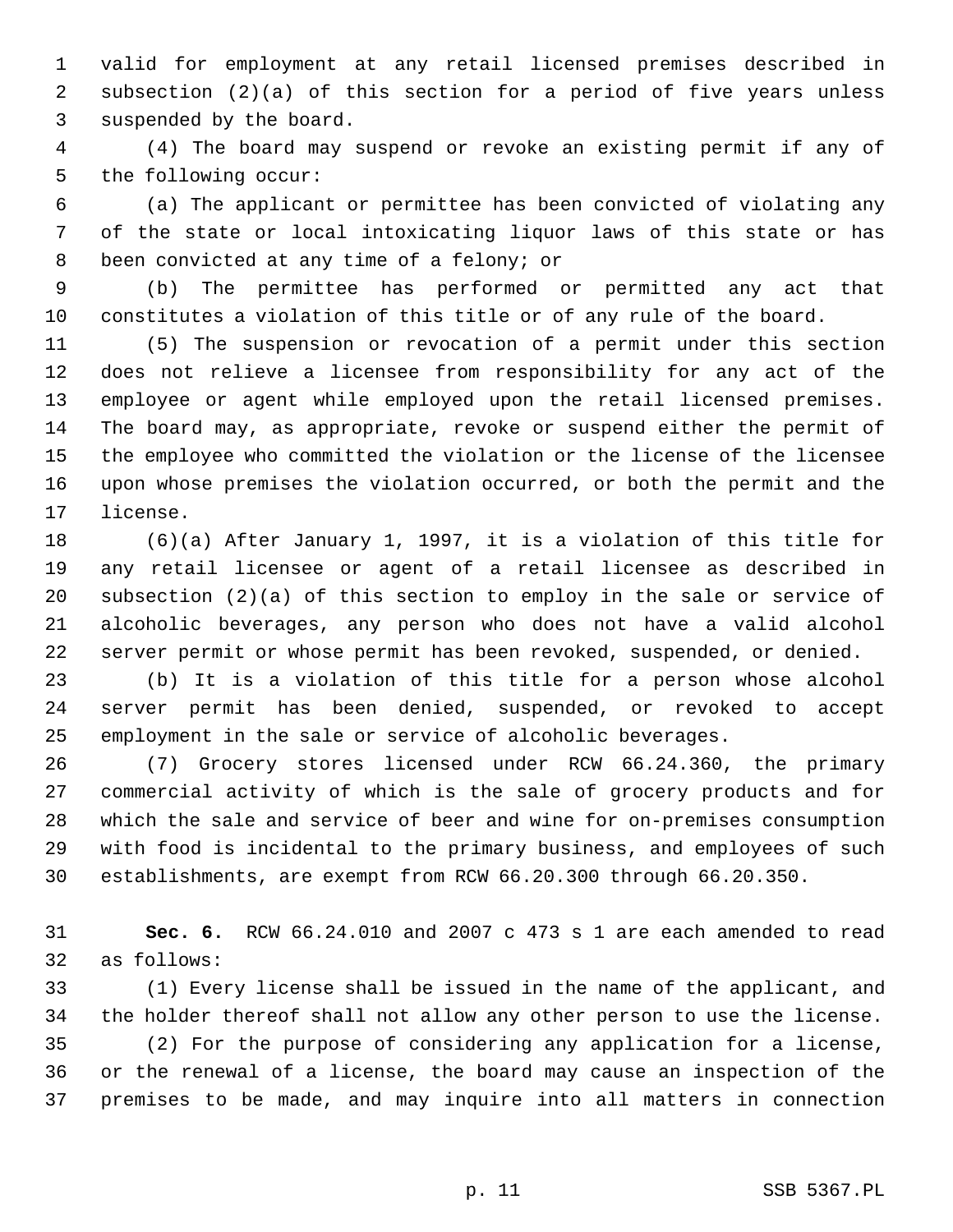1 with the construction and operation of the premises. For the purpose 2 of reviewing any application for a license and for considering the 3 denial, suspension, revocation, or renewal or denial thereof, of any 4 license, the liquor control board may consider any prior criminal 5 conduct of the applicant including an administrative violation history 6 record with the board and a criminal history record information check. 7 The board may submit the criminal history record information check to 8 the Washington state patrol and to the identification division of the 9 federal bureau of investigation in order that these agencies may search 10 their records for prior arrests and convictions of the individual or 11 individuals who filled out the forms. The board shall require 12 fingerprinting of any applicant whose criminal history record 13 information check is submitted to the federal bureau of investigation. 14 The provisions of RCW 9.95.240 and of chapter 9.96A RCW shall not apply 15 to such cases. Subject to the provisions of this section, the board 16 may, in its discretion, grant or deny the renewal or license applied 17 for. Denial may be based on, without limitation, the existence of 18 chronic illegal activity documented in objections submitted pursuant to 19 subsections (8)(d) and (12) of this section. Authority to approve an 20 uncontested or unopposed license may be granted by the board to any 21 staff member the board designates in writing. Conditions for granting 22 such authority shall be adopted by rule. No retail license of any kind 23 may be issued to:

24 (a) A person doing business as a sole proprietor who has not 25 resided in the state for at least one month prior to receiving a 26 license, except in cases of licenses issued to dining places on 27 railroads, boats, or aircraft;

28 (b) A copartnership, unless all of the members thereof are 29 qualified to obtain a license, as provided in this section;

30 (c) A person whose place of business is conducted by a manager or 31 agent, unless such manager or agent possesses the same qualifications 32 required of the licensee;

33 (d) A corporation or a limited liability company, unless it was 34 created under the laws of the state of Washington or holds a 35 certificate of authority to transact business in the state of 36 Washington.

37 (3)(a) The board may, in its discretion, subject to the provisions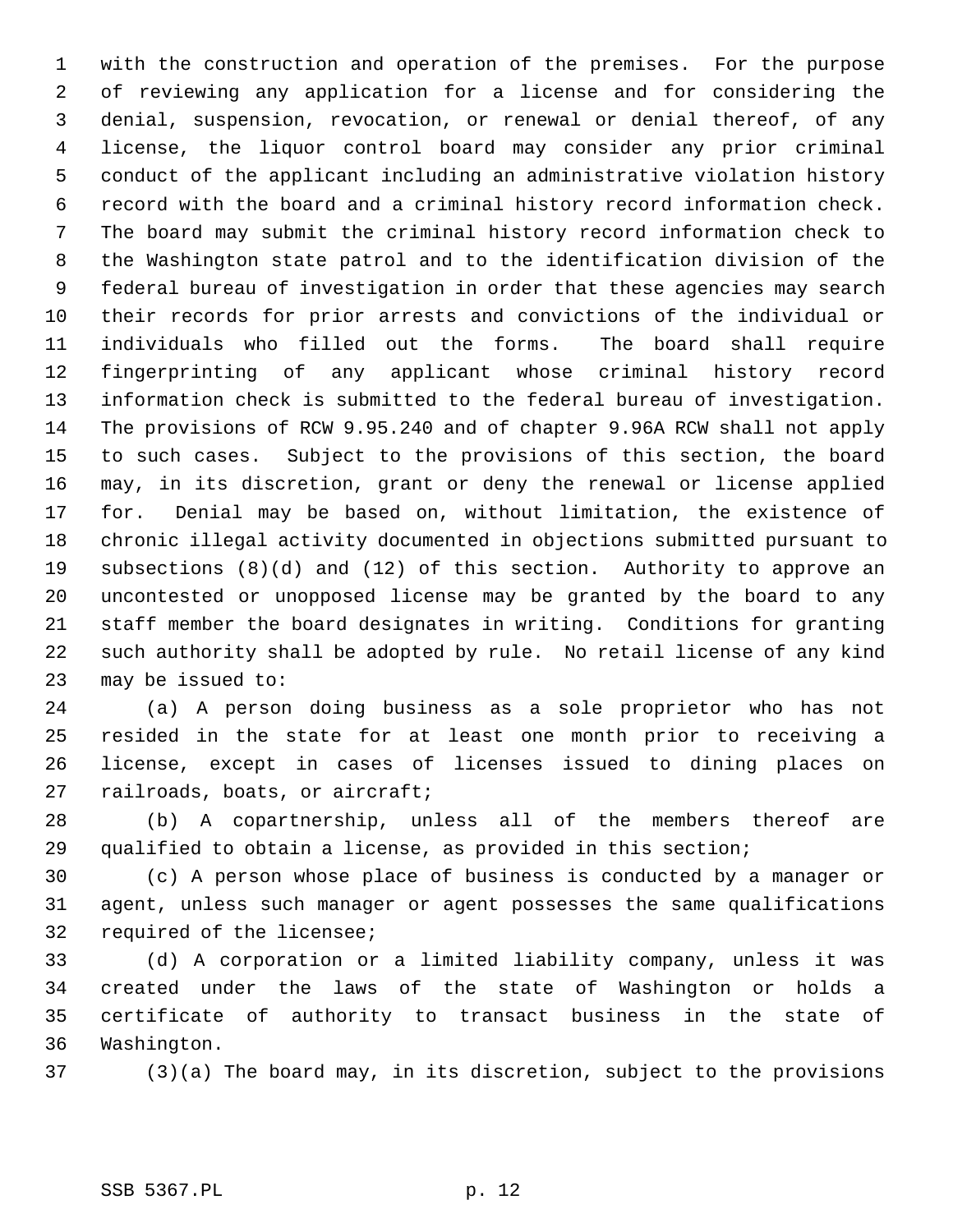1 of RCW 66.08.150, suspend or cancel any license; and all rights of the 2 licensee to keep or sell liquor thereunder shall be suspended or 3 terminated, as the case may be.

 4 (b) The board shall immediately suspend the license or certificate 5 of a person who has been certified pursuant to RCW 74.20A.320 by the 6 department of social and health services as a person who is not in 7 compliance with a support order. If the person has continued to meet 8 all other requirements for reinstatement during the suspension, 9 reissuance of the license or certificate shall be automatic upon the 10 board's receipt of a release issued by the department of social and 11 health services stating that the licensee is in compliance with the 12 order.

13 (c) The board may request the appointment of administrative law 14 judges under chapter 34.12 RCW who shall have power to administer 15 oaths, issue subpoenas for the attendance of witnesses and the 16 production of papers, books, accounts, documents, and testimony, 17 examine witnesses, and to receive testimony in any inquiry, 18 investigation, hearing, or proceeding in any part of the state, under 19 such rules and regulations as the board may adopt.

20 (d) Witnesses shall be allowed fees and mileage each way to and 21 from any such inquiry, investigation, hearing, or proceeding at the 22 rate authorized by RCW  $34.05.446$  ( $\frac{25}{10.05}$  as now or hereafter amended)). 23 Fees need not be paid in advance of appearance of witnesses to testify 24 or to produce books, records, or other legal evidence.

25 (e) In case of disobedience of any person to comply with the order 26 of the board or a subpoena issued by the board, or any of its members, 27 or administrative law judges, or on the refusal of a witness to testify 28 to any matter regarding which he or she may be lawfully interrogated, 29 the judge of the superior court of the county in which the person 30 resides, on application of any member of the board or administrative 31 law judge, shall compel obedience by contempt proceedings, as in the 32 case of disobedience of the requirements of a subpoena issued from said 33 court or a refusal to testify therein.

34 (4) Upon receipt of notice of the suspension or cancellation of a 35 license, the licensee shall forthwith deliver up the license to the 36 board. Where the license has been suspended only, the board shall 37 return the license to the licensee at the expiration or termination of 38 the period of suspension. The board shall notify all vendors in the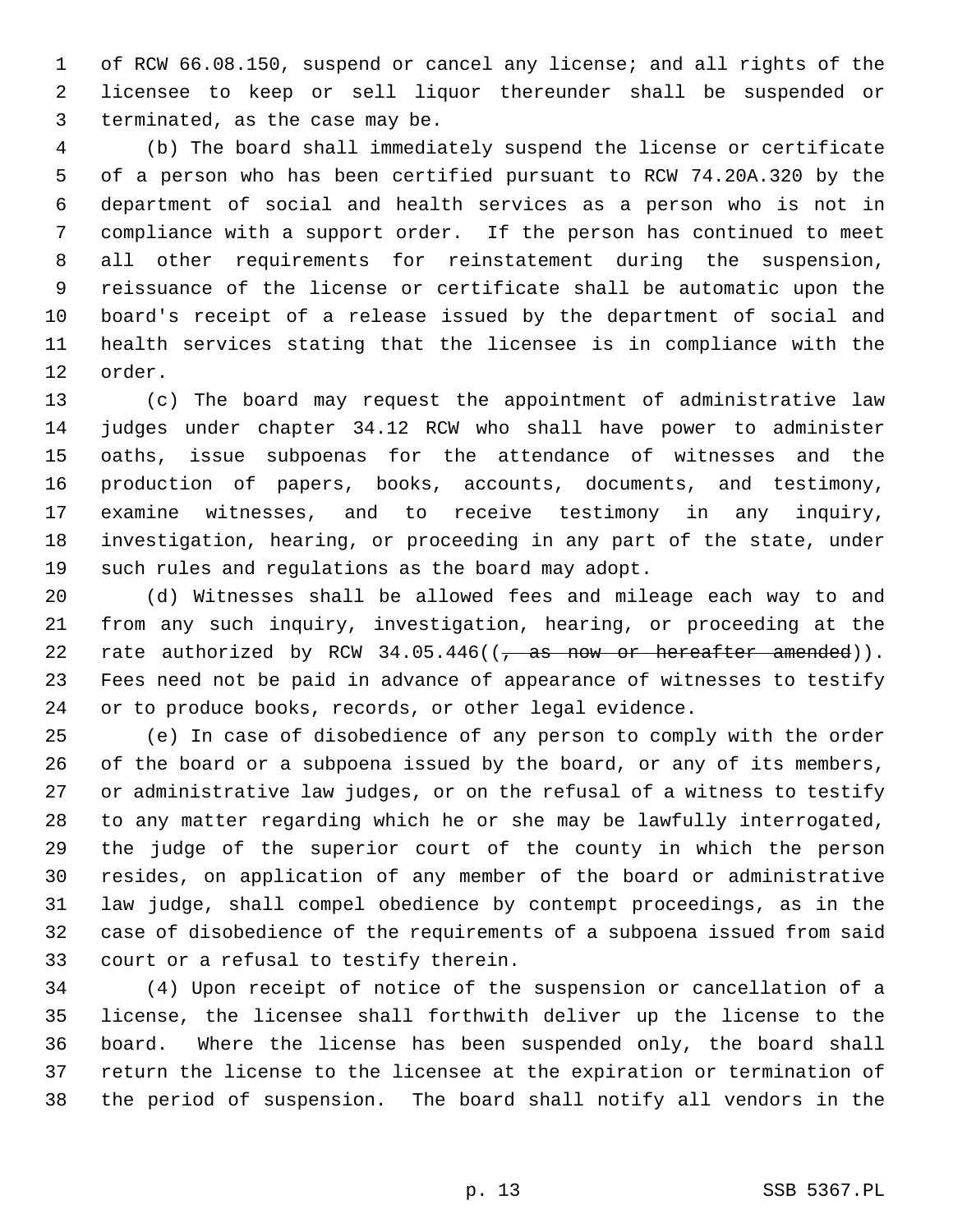1 city or place where the licensee has its premises of the suspension or 2 cancellation of the license; and no employee may allow or cause any 3 liquor to be delivered to or for any person at the premises of that 4 licensee.

 5 (5)(a) At the time of the original issuance of a spirits, beer, and 6 wine restaurant license, the board shall prorate the license fee 7 charged to the new licensee according to the number of calendar 8 quarters, or portion thereof, remaining until the first renewal of that 9 license is required.

10 (b) Unless sooner canceled, every license issued by the board shall 11 expire at midnight of the thirtieth day of June of the fiscal year for 12 which it was issued. However, if the board deems it feasible and 13 desirable to do so, it may establish, by rule pursuant to chapter 34.05 14 RCW, a system for staggering the annual renewal dates for any and all 15 licenses authorized by this chapter. If such a system of staggered 16 annual renewal dates is established by the board, the license fees 17 provided by this chapter shall be appropriately prorated during the 18 first year that the system is in effect.

19 (6) Every license issued under this section shall be subject to all 20 conditions and restrictions imposed by this title or by rules adopted 21 by the board. All conditions and restrictions imposed by the board in 22 the issuance of an individual license shall be listed on the face of 23 the individual license along with the trade name, address, and 24 expiration date.

25 (7) Every licensee shall post and keep posted its license, or 26 licenses, in a conspicuous place on the premises.

27 (8)(a) Unless (b) of this subsection applies, before the board 28 issues a new or renewal license to an applicant it shall give notice of 29 such application to the chief executive officer of the incorporated 30 city or town, if the application is for a license within an 31 incorporated city or town, or to the county legislative authority, if 32 the application is for a license outside the boundaries of incorporated 33 cities or towns.

34 (b) If the application for a special occasion license is for an 35 event held during a county, district, or area fair as defined by RCW 36 15.76.120, and the county, district, or area fair is located on 37 property owned by the county but located within an incorporated city or 38 town, the county legislative authority shall be the entity notified by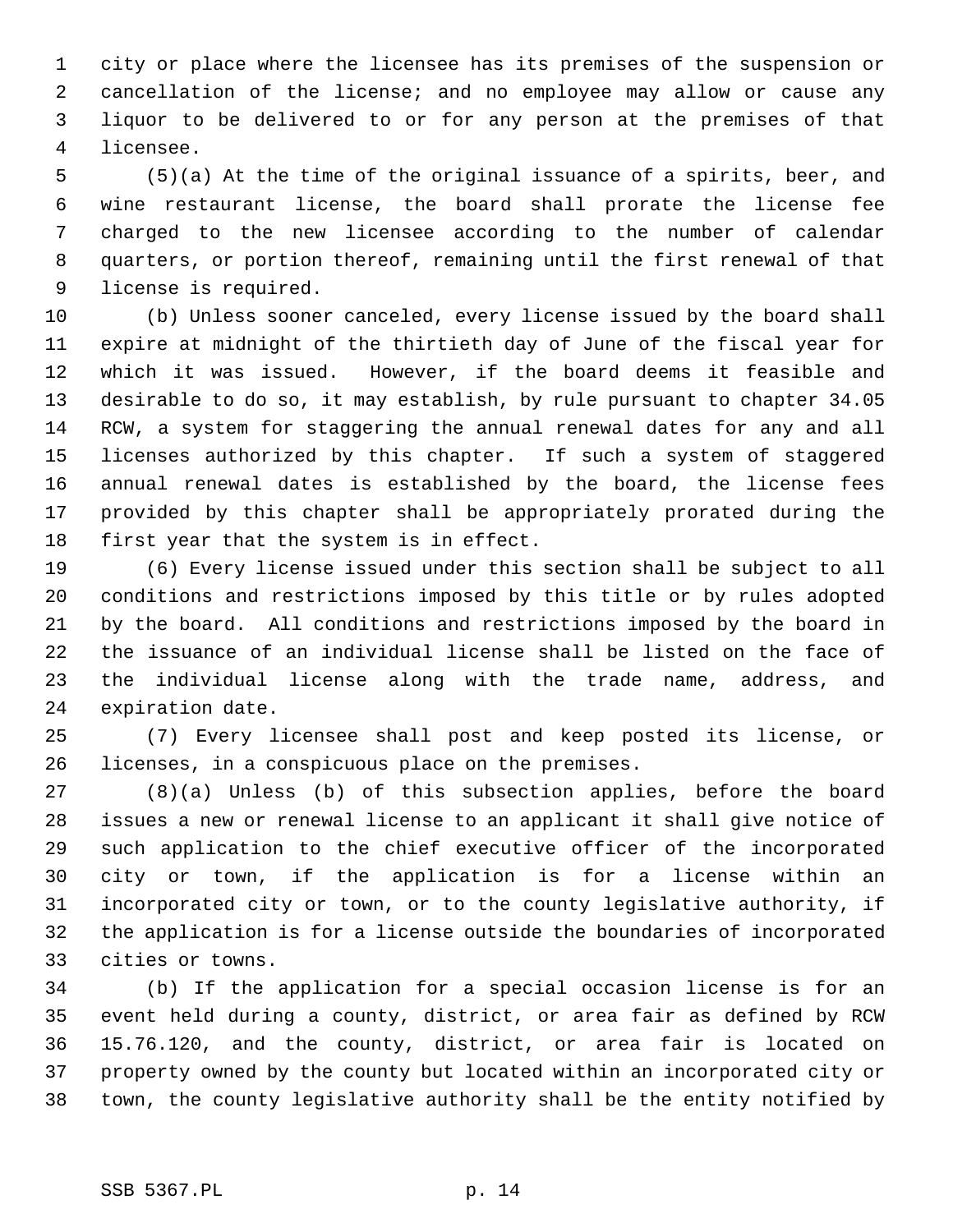1 the board under (a) of this subsection. The board shall send a 2 duplicate notice to the incorporated city or town within which the fair 3 is located.

 4 (c) The incorporated city or town through the official or employee 5 selected by it, or the county legislative authority or the official or 6 employee selected by it, shall have the right to file with the board 7 within twenty days after the date of transmittal of such notice for 8 applications, or at least thirty days prior to the expiration date for 9 renewals, written objections against the applicant or against the 10 premises for which the new or renewal license is asked. The board may 11 extend the time period for submitting written objections.

12 (d) The written objections shall include a statement of all facts 13 upon which such objections are based, and in case written objections 14 are filed, the city or town or county legislative authority may request 15 and the liquor control board may in its discretion hold a hearing 16 subject to the applicable provisions of Title 34 RCW. If the board 17 makes an initial decision to deny a license or renewal based on the 18 written objections of an incorporated city or town or county 19 legislative authority, the applicant may request a hearing subject to 20 the applicable provisions of Title 34 RCW. If such a hearing is held 21 at the request of the applicant, liquor control board representatives 22 shall present and defend the board's initial decision to deny a license 23 or renewal.

24 (e) Upon the granting of a license under this title the board shall 25 send written notification to the chief executive officer of the 26 incorporated city or town in which the license is granted, or to the 27 county legislative authority if the license is granted outside the 28 boundaries of incorporated cities or towns. When the license is for a 29 special occasion license for an event held during a county, district, 30 or area fair as defined by RCW 15.76.120, and the county, district, or 31 area fair is located on county-owned property but located within an 32 incorporated city or town, the written notification shall be sent to 33 both the incorporated city or town and the county legislative 34 authority.

35 (9)(a) Before the board issues any license to any applicant, it 36 shall give (i) due consideration to the location of the business to be 37 conducted under such license with respect to the proximity of churches, 38 schools, and public institutions and (ii) written notice, with receipt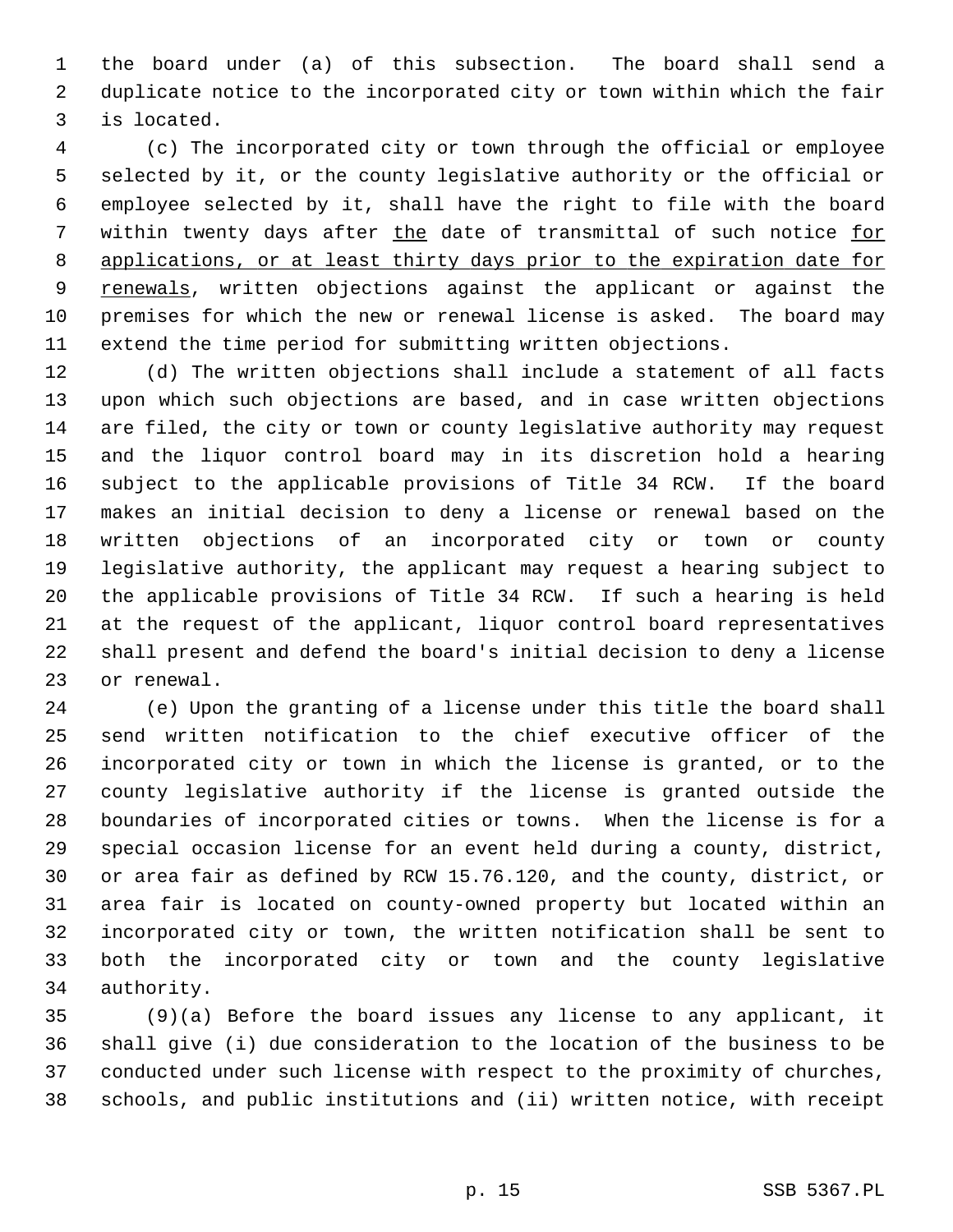1 verification, of the application to public institutions identified by 2 the board as appropriate to receive such notice, churches, and schools 3 within five hundred feet of the premises to be licensed. The board 4 shall not issue ((no beer retailer)) a liquor license for either on-5 premises or off-premises consumption ((or wine retailer license for 6 either on-premises or off-premises consumption or spirits, beer, and 7 wine restaurant license)) covering any premises not now licensed, if 8 such premises are within five hundred feet of the premises of any tax- 9 supported public elementary or secondary school measured along the most 10 direct route over or across established public walks, streets, or other 11 public passageway from the main entrance of the school to the nearest 12 public entrance of the premises proposed for license, and if, after 13 receipt by the school of the notice as provided in this subsection, the 14 board receives written objection, within twenty days after receiving 15 such notice, from an official representative or representatives of the 16 school within five hundred feet of said proposed licensed premises, 17 indicating to the board that there is an objection to the issuance of 18 such license because of proximity to a school. The board may extend 19 the time period for submitting objections. For the purpose of this 20 section, "church" ((shall)) means a building erected for and used 21 exclusively for religious worship and schooling or other activity in 22 connection therewith. For the purpose of this section, "public 23 institution" ((shall)) means institutions of higher education, parks, 24 community centers, libraries, and transit centers.

25 (b) No liquor license may be issued or reissued by the board to any 26 motor sports facility or licensee operating within the motor sports 27 facility unless the motor sports facility enforces a program reasonably 28 calculated to prevent alcohol or alcoholic beverages not purchased 29 within the facility from entering the facility and such program is 30 approved by local law enforcement agencies.

31 (c) It is the intent under this subsection (9) that a retail 32 license shall not be issued by the board where doing so would, in the 33 judgment of the board, adversely affect a private school meeting the 34 requirements for private schools under Title 28A RCW, which school is 35 within five hundred feet of the proposed licensee. The board shall 36 fully consider and give substantial weight to objections filed by 37 private schools. If a license is issued despite the proximity of a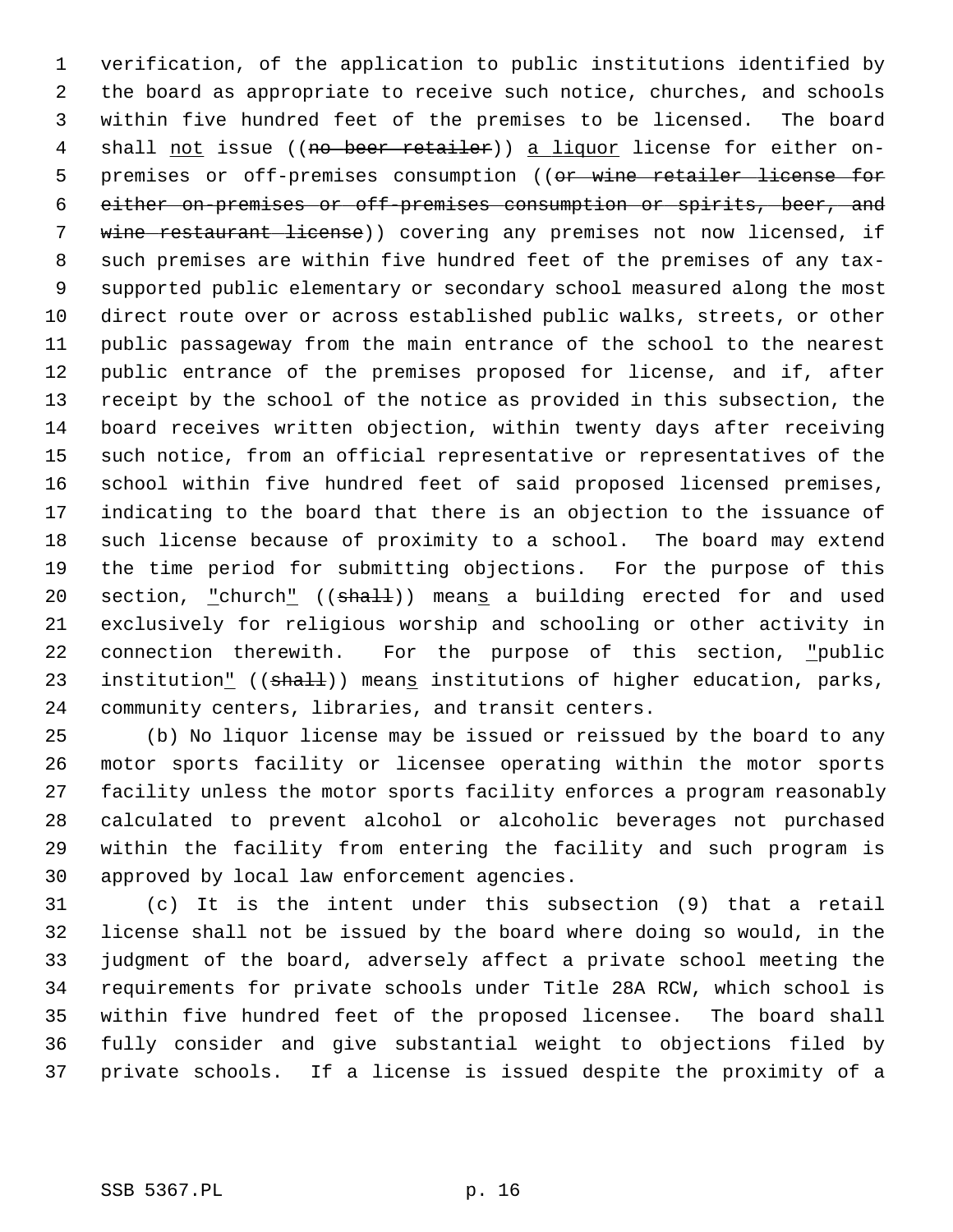1 private school, the board shall state in a letter addressed to the 2 private school the board's reasons for issuing the license.

 3 (10) The restrictions set forth in subsection (9) of this section 4 shall not prohibit the board from authorizing the assumption of 5 existing licenses now located within the restricted area by other 6 persons or licenses or relocations of existing licensed premises within 7 the restricted area. In no case may the licensed premises be moved 8 closer to a church or school than it was before the assumption or 9 relocation.

10 (11)(a) Nothing in this section prohibits the board, in its 11 discretion, from issuing a temporary retail or distributor license to 12 an applicant to operate the retail or distributor premises during the 13 period the application for the license is pending. The board may 14 establish a fee for a temporary license by rule.

15 (b) A temporary license issued by the board under this section 16 shall be for a period not to exceed sixty days. A temporary license 17 may be extended at the discretion of the board for additional periods 18 of sixty days upon payment of an additional fee and upon compliance 19 with all conditions required in this section.

20 (c) Refusal by the board to issue or extend a temporary license 21 shall not entitle the applicant to request a hearing. A temporary 22 license may be canceled or suspended summarily at any time if the board 23 determines that good cause for cancellation or suspension exists. RCW 24 66.08.130 applies to temporary licenses.

25 (d) Application for a temporary license shall be on such form as 26 the board shall prescribe. If an application for a temporary license 27 is withdrawn before issuance or is refused by the board, the fee which 28 accompanied such application shall be refunded in full.

29 (12) In determining whether to grant or deny a license or renewal 30 of any license, the board shall give substantial weight to objections 31 from an incorporated city or town or county legislative authority based 32 upon chronic illegal activity associated with the applicant's 33 operations of the premises proposed to be licensed or the applicant's 34 operation of any other licensed premises, or the conduct of the 35 applicant's patrons inside or outside the licensed premises. "Chronic 36 illegal activity" means (a) a pervasive pattern of activity that 37 threatens the public health, safety, and welfare of the city, town, or 38 county including, but not limited to, open container violations,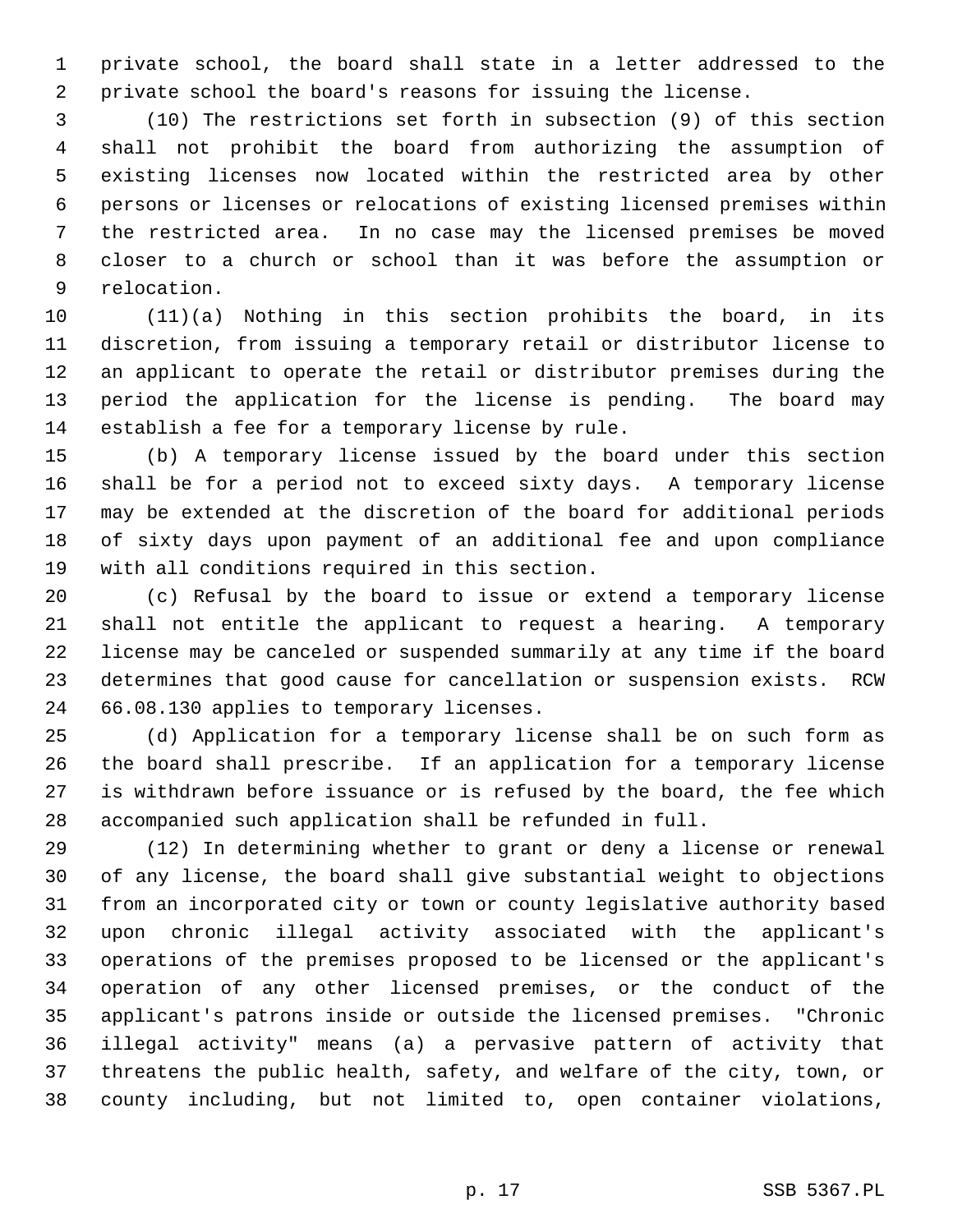1 assaults, disturbances, disorderly conduct, or other criminal law 2 violations, or as documented in crime statistics, police reports, 3 emergency medical response data, calls for service, field data, or 4 similar records of a law enforcement agency for the city, town, county, 5 or any other municipal corporation or any state agency; or (b) an 6 unreasonably high number of citations for violations of RCW 46.61.502 7 associated with the applicant's or licensee's operation of any licensed 8 premises as indicated by the reported statements given to law 9 enforcement upon arrest.

10 **Sec. 7.** RCW 66.24.420 and 2007 c 370 s 19 and 2007 c 370 s 8 are 11 each reenacted and amended to read as follows:

12 (1) The spirits, beer, and wine restaurant license shall be issued 13 in accordance with the following schedule of annual fees:

14 (a) The annual fee for a spirits, beer, and wine restaurant license 15 shall be graduated according to the dedicated dining area and type of 16 service provided as follows:

| 17  | Less than 50% dedicated dining area | \$2,000 |
|-----|-------------------------------------|---------|
| 1 R | 50% or more dedicated dining area   | \$1,600 |
| 19  | Service bar only                    | \$1,000 |

20 (b) The annual fee for the license when issued to any other 21 spirits, beer, and wine restaurant licensee outside of incorporated 22 cities and towns shall be prorated according to the calendar quarters, 23 or portion thereof, during which the licensee is open for business, 24 except in case of suspension or revocation of the license.

25 (c) Where the license shall be issued to any corporation, 26 association or person operating a bona fide restaurant in an airport 27 terminal facility providing service to transient passengers with more 28 than one place where liquor is to be dispensed and sold, such license 29 shall be issued upon the payment of the annual fee, which shall be a 30 master license and shall permit such sale within and from one such 31 place. Such license may be extended to additional places on the 32 premises at the discretion of the board and a duplicate license may be 33 issued for each such additional place. The holder of a master license 34 for a restaurant in an airport terminal facility must maintain in a 35 substantial manner at least one place on the premises for preparing,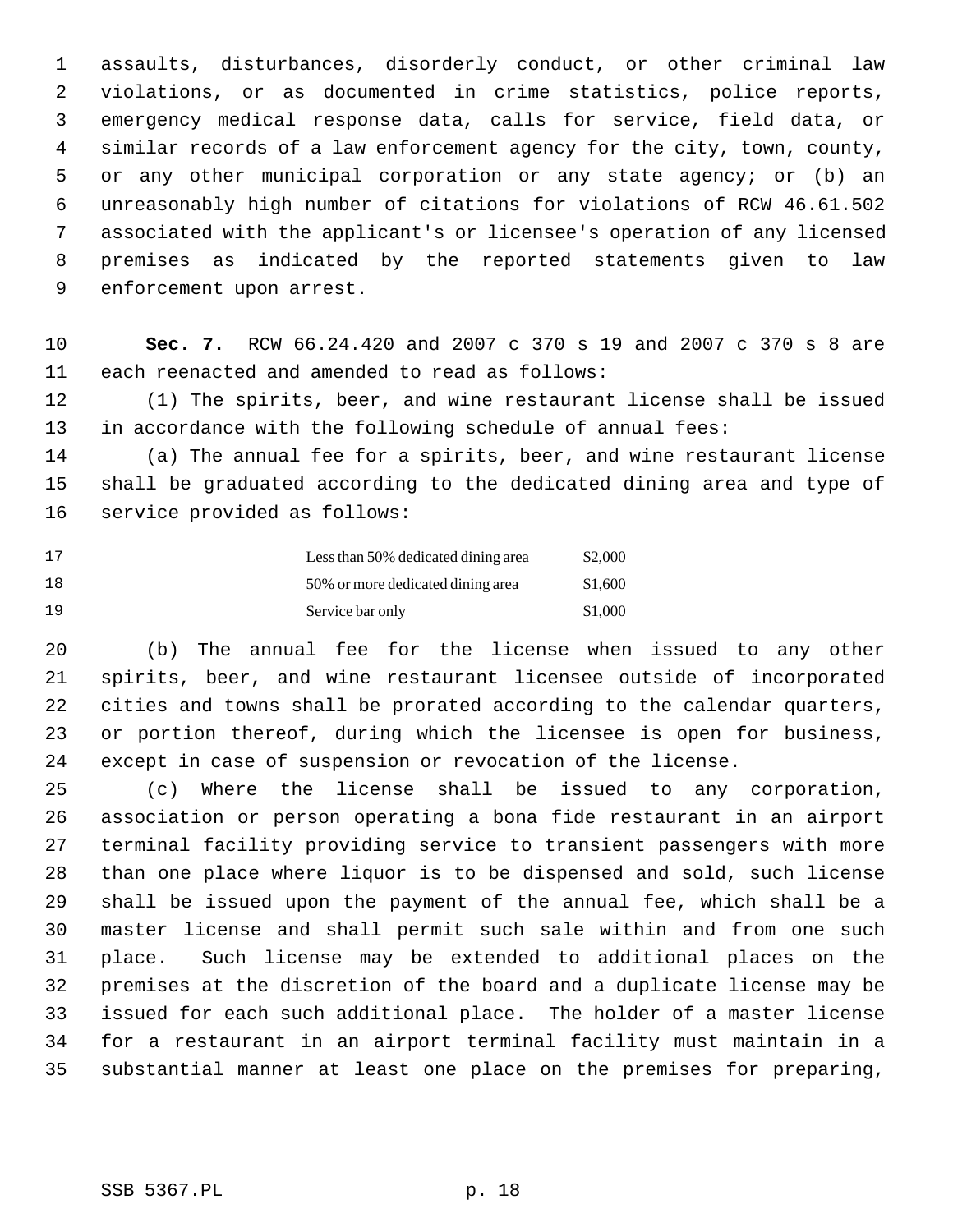1 cooking, and serving of complete meals, and such food service shall be 2 available on request in other licensed places on the premises. An 3 additional license fee of twenty-five percent of the annual master 4 license fee shall be required for such duplicate licenses.

 5 (d) Where the license shall be issued to any corporation, 6 association, or person operating dining places at a publicly or 7 privately owned civic or convention center with facilities for sports, 8 entertainment, or conventions, or a combination thereof, with more than 9 one place where liquor is to be dispensed and sold, such license shall 10 be issued upon the payment of the annual fee, which shall be a master 11 license and shall permit such sale within and from one such place. 12 Such license may be extended to additional places on the premises at 13 the discretion of the board and a duplicate license may be issued for 14 each such additional place. The holder of a master license for a 15 dining place at such a publicly or privately owned civic or convention 16 center must maintain in a substantial manner at least one place on the 17 premises for preparing, cooking, and serving of complete meals, and 18 food service shall be available on request in other licensed places on 19 the premises. An additional license fee of ten dollars shall be 20 required for such duplicate licenses.

21 (2) The board, so far as in its judgment is reasonably possible, 22 shall confine spirits, beer, and wine restaurant licenses to the 23 business districts of cities and towns and other communities, and not 24 grant such licenses in residential districts, nor within the immediate 25 vicinity of schools, without being limited in the administration of 26 this subsection to any specific distance requirements.

27 (3) The board shall have discretion to issue spirits, beer, and 28 wine restaurant licenses outside of cities and towns in the state of 29 Washington. The purpose of this subsection is to enable the board, in 30 its discretion, to license in areas outside of cities and towns and 31 other communities, establishments which are operated and maintained 32 primarily for the benefit of tourists, vacationers and travelers, and 33 also golf and country clubs, and common carriers operating dining, club 34 and buffet cars, or boats.

35 (4) The combined total number of spirits, beer, and wine nightclub 36 licenses, and spirits, beer, and wine restaurant licenses issued in the 37 state of Washington by the board, not including spirits, beer, and wine 38 private club licenses, shall not in the aggregate at any time exceed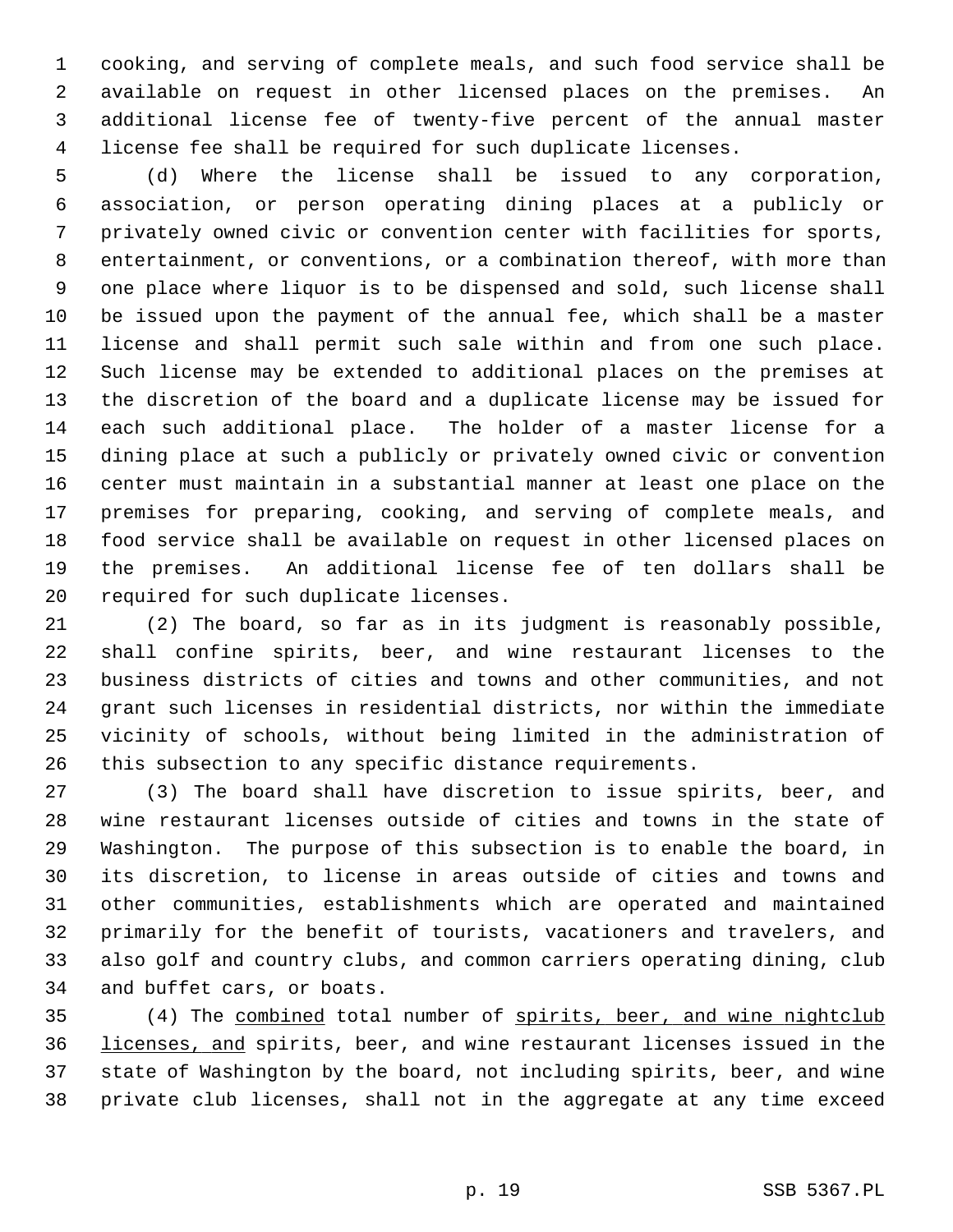1 one license for each one thousand ((three)) two hundred of population 2 in the state, determined according to the yearly population 3 determination developed by the office of financial management pursuant 4 to RCW 43.62.030.

 5 (5) Notwithstanding the provisions of subsection (4) of this 6 section, the board shall refuse a spirits, beer, and wine restaurant 7 license to any applicant if in the opinion of the board the spirits, 8 beer, and wine restaurant licenses already granted for the particular 9 locality are adequate for the reasonable needs of the community.

10 (6)(a) The board may issue a caterer's endorsement to this license 11 to allow the licensee to remove the liquor stocks at the licensed 12 premises, for use as liquor for sale and service at event locations at 13 a specified date and, except as provided in subsection (7) of this 14 section, place not currently licensed by the board. If the event is 15 open to the public, it must be sponsored by a society or organization 16 as defined by RCW 66.24.375. If attendance at the event is limited to 17 members or invited guests of the sponsoring individual, society, or 18 organization, the requirement that the sponsor must be a society or 19 organization as defined by RCW 66.24.375 is waived. Cost of the 20 endorsement is three hundred fifty dollars.

21 (b) The holder of this license with a catering endorsement shall, 22 if requested by the board, notify the board or its designee of the 23 date, time, place, and location of any catered event. Upon request, 24 the licensee shall provide to the board all necessary or requested 25 information concerning the society or organization that will be holding 26 the function at which the endorsed license will be utilized.

27 (c) The holder of this license with a caterer's endorsement may, 28 under conditions established by the board, store liquor on the premises 29 of another not licensed by the board so long as there is a written 30 agreement between the licensee and the other party to provide for 31 ongoing catering services, the agreement contains no exclusivity 32 clauses regarding the alcoholic beverages to be served, and the 33 agreement is filed with the board.

34 (d) The holder of this license with a caterer's endorsement may, 35 under conditions established by the board, store liquor on other 36 premises operated by the licensee so long as the other premises are 37 owned or controlled by a leasehold interest by that licensee. A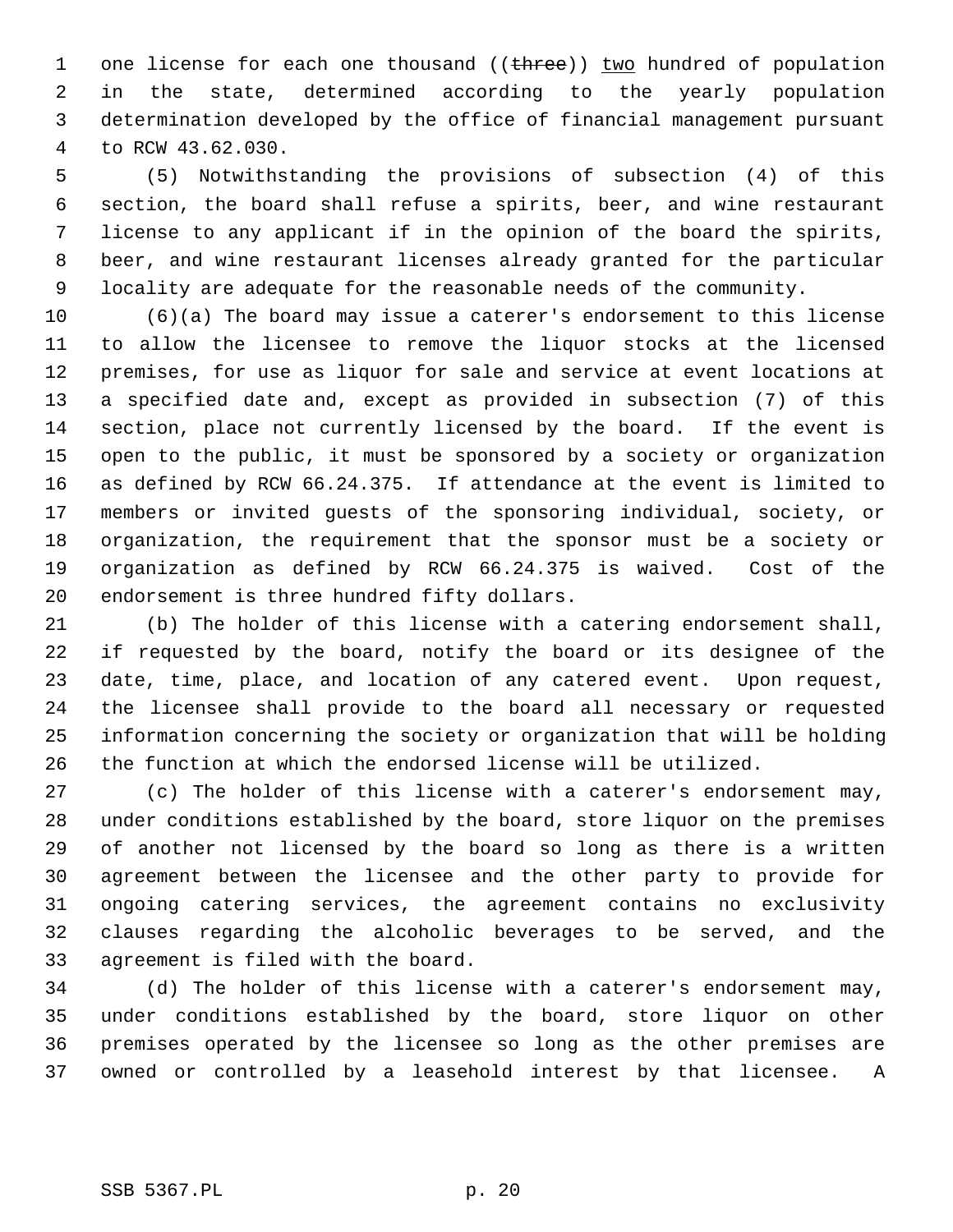1 duplicate license may be issued for each additional premises. A 2 license fee of twenty dollars shall be required for such duplicate 3 licenses.

 4 (7) Licensees under this section that hold a caterer's endorsement 5 are allowed to use this endorsement on a domestic winery premises or on 6 the premises of a passenger vessel and may store liquor at such 7 premises under conditions established by the board under the following 8 conditions:

 9 (a) Agreements between the domestic winery or passenger vessel, as 10 the case may be, and the retail licensee shall be in writing, contain 11 no exclusivity clauses regarding the alcoholic beverages to be served, 12 and be filed with the board; and

13 (b) The domestic winery or passenger vessel, as the case may be, 14 and the retail licensee shall be separately contracted and compensated 15 by the persons sponsoring the event for their respective services.

16 **Sec. 8.** RCW 66.24.440 and 2007 c 370 s 20 are each amended to read 17 as follows:

18 Each spirits, beer, and wine restaurant, spirits, beer, and wine 19 private club, hotel, spirits, beer, and wine nightclub, and sports 20 entertainment facility licensee shall be entitled to purchase any 21 spirituous liquor items salable under such license from the board at a 22 discount of not less than fifteen percent from the retail price fixed 23 by the board, together with all taxes.

24 **Sec. 9.** RCW 66.40.030 and 1999 c 281 s 8 are each amended to read 25 as follows:

26 Within any unit referred to in RCW 66.40.010, there may be held a 27 separate election upon the question of whether the sale of liquor under 28 spirits, beer, and wine restaurant; spirits, beer, and wine private 29 club; spirits, beer, and wine nightclub; and sports entertainment 30 facility licenses, shall be permitted within such unit. The conditions 31 and procedure for holding such election shall be those prescribed by 32 RCW 66.40.020, 66.40.040, 66.40.100, 66.40.110 and 66.40.120. Whenever 33 a majority of qualified voters voting upon said question in any such 34 unit shall have voted "against the sale of liquor under spirits, beer, 35 and wine restaurant; spirits, beer, and wine private club; spirits, 36 beer, and wine nightclub; and sports entertainment facility licenses",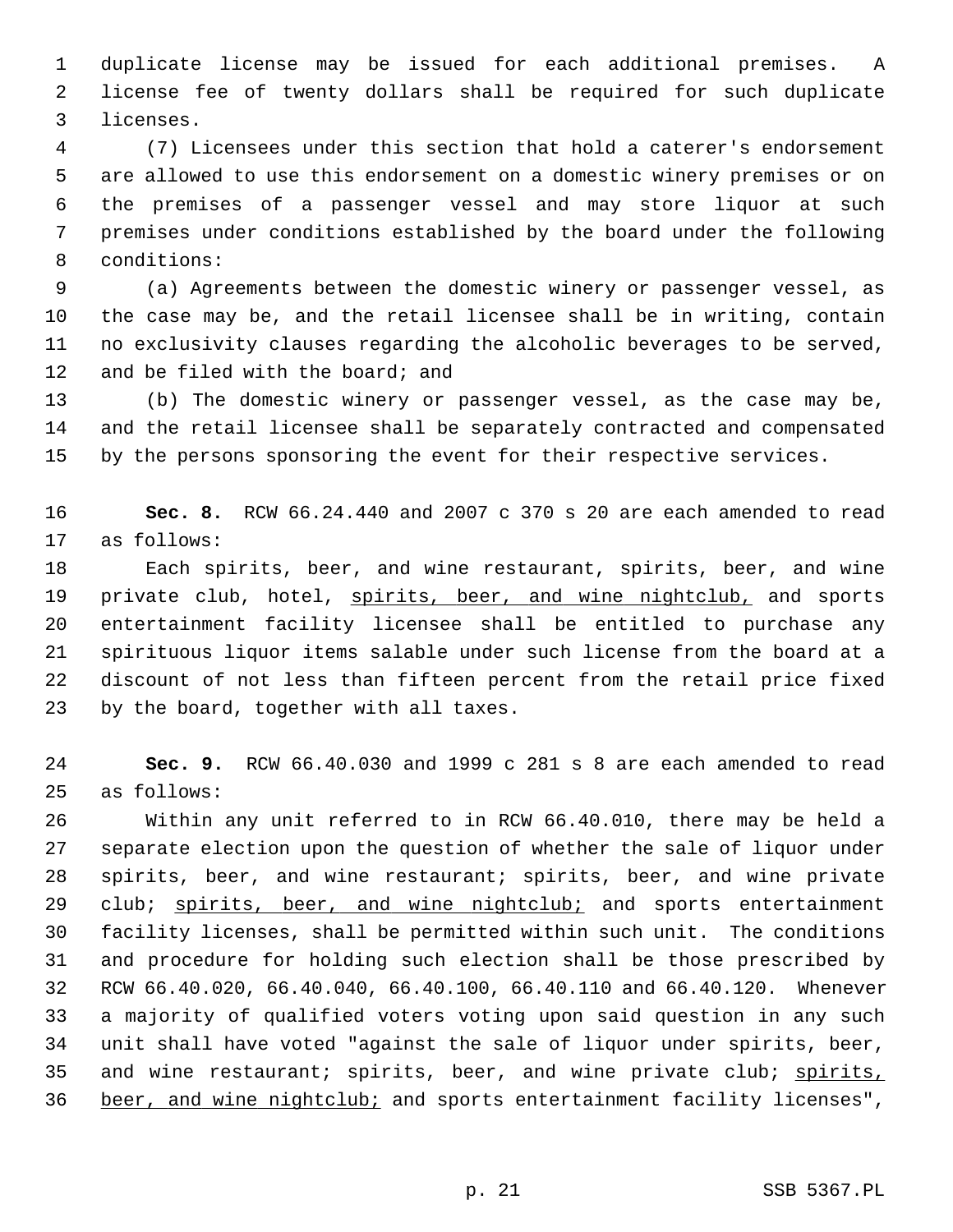1 the county auditor shall file with the liquor control board a 2 certificate showing the result of the canvass at such election; and 3 after ninety days from and after the date of the canvass, it shall not 4 be lawful for licensees to maintain and operate premises within the 5 election unit licensed under spirits, beer, and wine restaurant; 6 spirits, beer, and wine private club; spirits, beer, and wine 7 nightclub; and sports entertainment facility licenses. The addition 8 after an election under this section of new territory to a city, town, 9 or county, by annexation, disincorporation, or otherwise, shall not 10 extend the prohibition against the sale of liquor under spirits, beer, 11 and wine restaurant; spirits, beer, and wine private club; spirits, 12 beer, and wine nightclub; and sports entertainment facility licenses to 13 the new territory. Elections held under RCW 66.40.010, 66.40.020, 14 66.40.040, 66.40.100, 66.40.110, 66.40.120 and 66.40.140, shall be 15 limited to the question of whether the sale of liquor by means other 16 than under spirits, beer, and wine restaurant; spirits, beer, and wine 17 private club; spirits, beer, and wine nightclub; and sports 18 entertainment facility licenses shall be permitted within such election 19 unit.

20 **Sec. 10.** RCW 66.40.130 and 1999 c 281 s 9 are each amended to read 21 as follows:

22 Ninety days after December 2, 1948, spirits, beer, and wine 23 restaurant; spirits, beer, and wine private club; spirits, beer, and 24 wine nightclub; and sports entertainment facility licenses may be 25 issued in any election unit in which the sale of liquor is then lawful. 26 No spirits, beer, and wine restaurant; spirits, beer, and wine private 27 club; spirits, beer, and wine nightclub; and sports entertainment 28 facility license shall be issued in any election unit in which the sale 29 of liquor is forbidden as the result of an election held under RCW 30 66.40.010, 66.40.020, 66.40.040, 66.40.100, 66.40.110, 66.40.120 and 31 66.40.140, unless a majority of the qualified electors in such election 32 unit voting upon this initiative at the general election in November, 33 1948, vote in favor of this initiative, or unless at a subsequent 34 general election in which the question of whether the sale of liquor 35 under spirits, beer, and wine restaurant; spirits, beer, and wine 36 private club; spirits, beer, and wine nightclub; and sports 37 entertainment facility licenses shall be permitted within such unit is